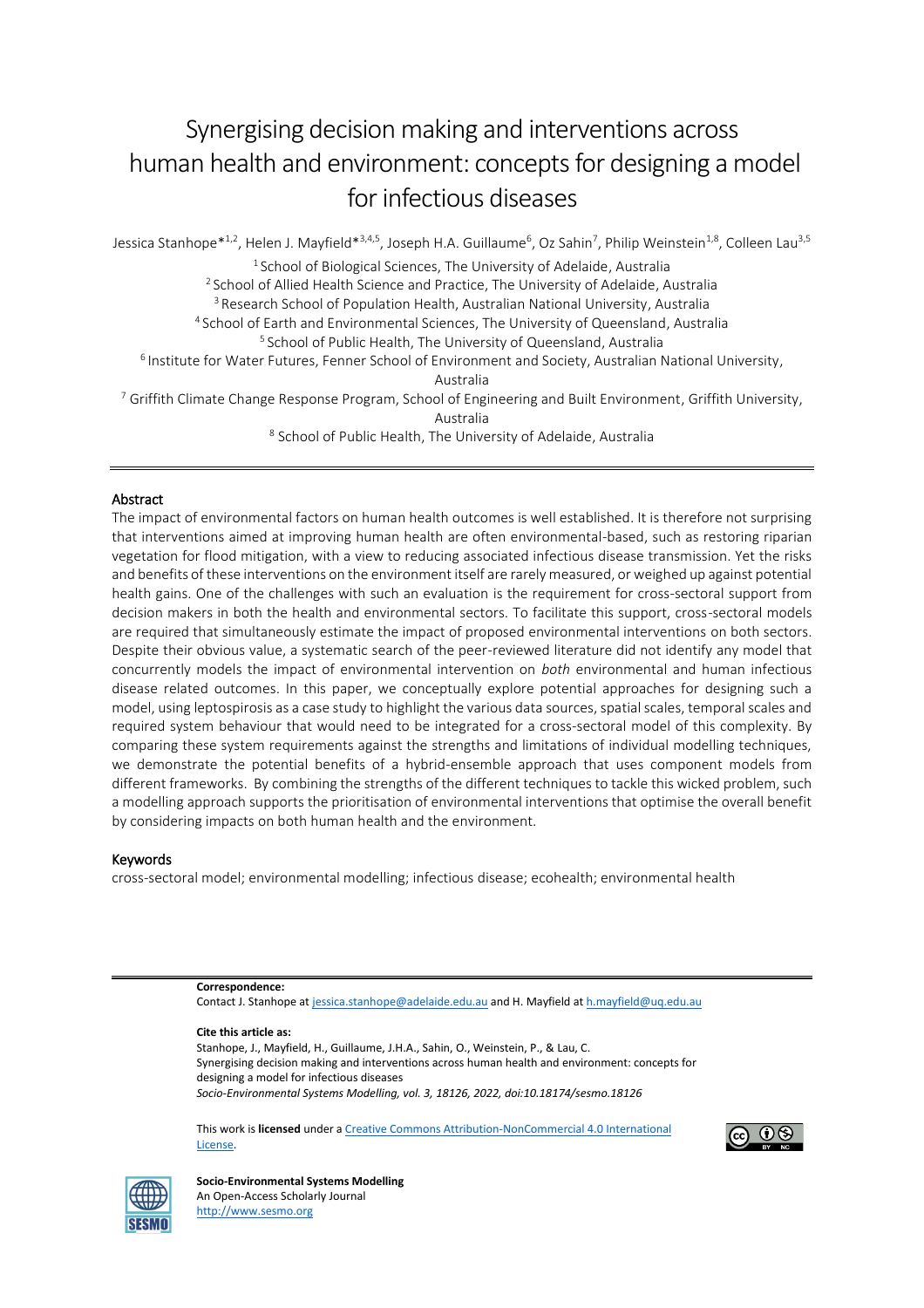# 1. Introduction

There has long been recognition of the impact of environmental factors, including land-use and ecosystem health, on human health outcomes, particularly in relation to infectious diseases (Cunningham et al., 2017; Harrison et al., 2019; Pienkowski et al., 2017). The notion of ecosystem services (World Health Organization, 2005) provides a unifying framework for emphasising the value of environmental interventions (i.e. changes to the environment that are designed to benefit human health and/or the environment) to improvements in human wellbeing (including social, mental and physical health). Well-functioning ecosystems deliver supporting ecosystem services (e.g. photosynthesis, nitrogen cycling) that in turn improve human wellbeing via provisioning ecosystem services (e.g. water, food, fibre), regulatory ecosystem services (e.g. water quality, natural hazard mitigation, disease regulation), and cultural ecosystem services (e.g. spirituality, education, recreation) (World Health Organization, 2005). Environmental interventions could therefore potentially offer benefits for both the environmental and human health sectors.

However, implementing such environmental interventions and evaluating the outcomes brings with it a number of challenges, including fostering collaboration between sectors (e.g. environment and health), particularly in the face of uncertainty regarding the relative benefits for each sector; assessment of potential risks and the overall financial costs across sectors (e.g. the environmental sector paying for interventions that improve human health, but with little benefit for the environment). To overcome some of these challenges, models that simultaneously model outcomes for both sectors are required to assist decision-makers in prioritising interventions that maximise the overall gains across both sectors. Environmental interventions aimed at improving either human health or the environment have sometimes resulted in positive outcomes for one sector, but negative (often unpredicted) outcomes for the other.

For instance, reforestation in New York State, USA, led to growth in the deer population and subsequently an increase in tick-bites and cases of Lyme disease in humans (Barbour & Fish, 1993). In the reverse situation, draining swamps and wetlands has been used as control measures for malaria (i.e. improving human health), but destroys biodiversity hotspots and refugia (Keiser et al., 2005). In other cases, such as deforestation, changes to land use may provide temporary economic benefit, but lead to long-term negative environmental and human health effects (Hahn et al., 2014). There are however scenarios with the potential to benefit both sectors, such as improved wastewater treatment and pathogen reduction from wetland restoration (Bateganya et al., 2015), avoided increases in diarrhoea and acute respiratory infection from preventing deforestation (Pienkowski et al., 2017), and improvements to mental and physical health with the provision of biodiverse urban greenspaces (Lai et al., 2019; Stanhope et al., 2020).

Gaining cross-sectoral support for proposed interventions requires evidence of potential benefits for the outcome of focus (e.g. an infectious disease), and an integrated risk assessment that adequately considers possible positive and adverse effects across sectors before implementing the intervention. Pre-intervention assessments also need to consider the appropriate spatial and temporal scales of influence. Both the natural environment and human health domains represent complex systems, and the decisions related to such systems are often classed as wicked problems. Due to various cognitive, social, and cultural biases decision makers can find it difficult to reason about such complex situations, especially when part of the system is outside of their field of expertise (Sterman, 2002; Gregory, 2012),

To facilitate this cross-sectoral reasoning (Elsawah et al., 2020), modelling techniques are commonly used to help structure and optimise decision-making by capturing the relationships between the system's components. These can involve simple linear relationships, or more complex interactions, such as nonlinearity, time lag, feedback loops, and various types of uncertainties. Modelling the estimated impact of proposed environmental interventions on both the health and environmental sectors requires models that are able to handle this complexity, and will likely involve a combination of process models examining the mechanisms of the systems, as well as pattern models that explore correlations between factors (Scoones et al., 2017).

Throughout our paper, we avoid the use of the term "integrated model", owing to its varied meaning, e.g. models that integrate across different sectors, or that integrate different modelling techniques (Kelly et al., 2013). Instead, for clarity, we refer here to models that include components from both human health and environmental sectors as "cross-sectoral models", and those that combine different modelling techniques as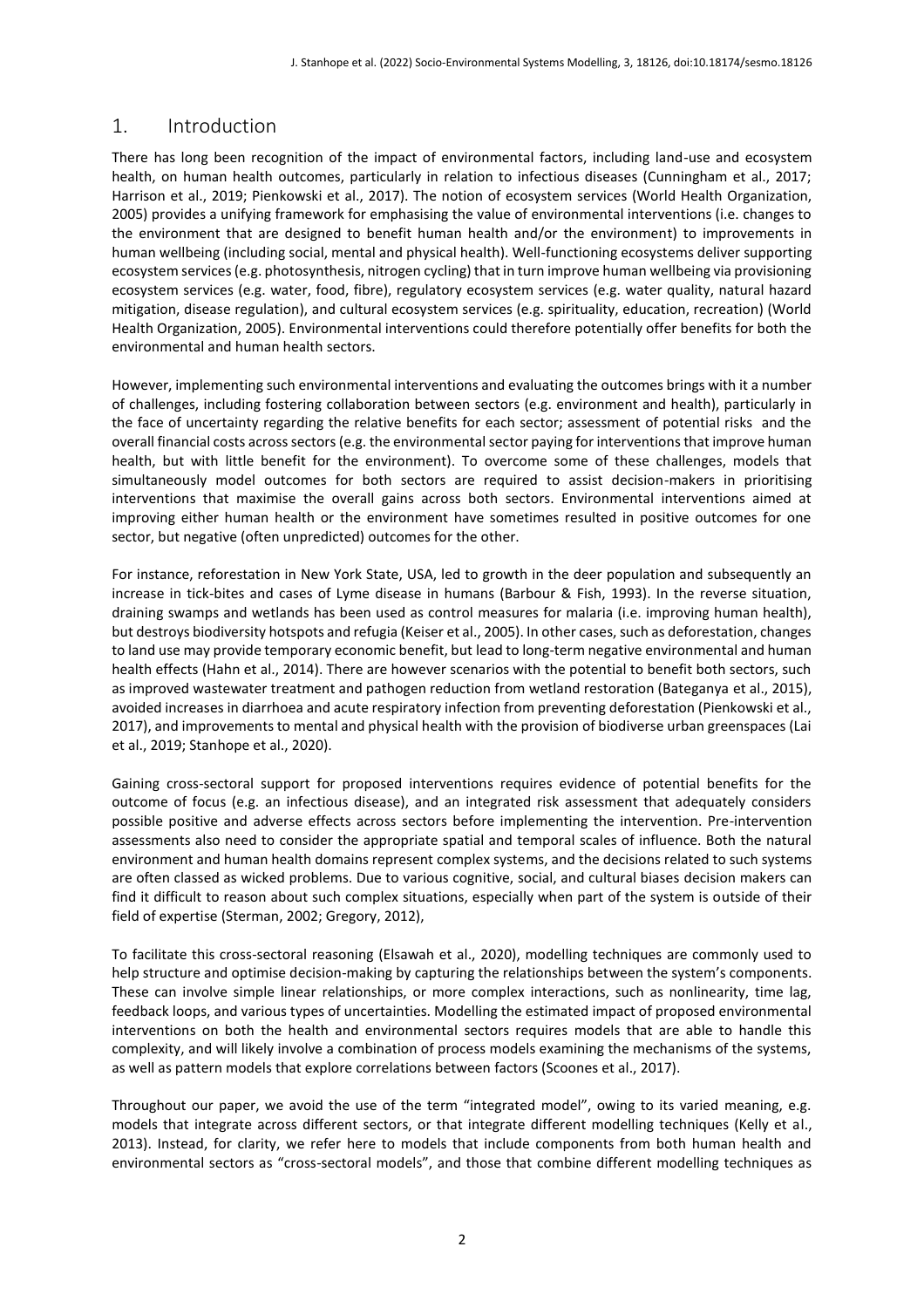"hybrid models". The term "ensemble model" is used to refer to models composed of independent sub-models, which may or may not be of the same type.

Within the public health discipline there have been calls for a greater focus on systems thinking and modelling, over traditional linear methods (Carey et al., 2015; Rutter et al., 2017). Furthermore, the emergence of the Ecohealth, One Health (Harrison et al., 2019), and Planetary Health (Whitmee et al., 2015) approaches to human health reflect a growing recognition of the link between humans and their environment. In this paper, we build on this body of work by reviewing literature on the use of cross-sectoral models for simultaneously modelling the impact of environmental interventions on the environment and infectious diseases in humans. Using leptospirosis (a zoonotic infectious disease) as a case study of a human health outcome, our paper contributes to the broader literature by outlining the requirements and considerations for a cross-sectoral model to concurrently examine the effect of proposed environmental interventions for both the human health and environment sectors. Finally, we discuss the processes required for framing such a complex multi-sectoral problem, examine characteristics of potential modelling techniques that could be used, and determine the suitability of each technique and combination of techniques for providing solutions to such wicked problems.

## 2. Literature Review

To identify potential modelling techniques that have previously been used to concurrently modelled the impact of environmental interventions on both human infectious disease and the environment, we conducted a systematic literature search. We focused on infectious diseases because there are often direct links between the environment, the vector/reservoir, and the risk of infection in humans. Details of the systematic search are reported in the Supplementary Material.

No studies were identified that concurrently modelled the impact of environmental interventions on both human infectious disease and the environment. We did however identify studies that evaluated the human infectious disease outcomes of environmental interventions, without consideration for the environmental outcomes. For example, Pienkowski et al. (2017) explored the relationship between deforestation and various health outcomes, and the potential role of protected areas for environmental conservation on human disease risk. Similarly, the link between land use change and disease was considered by Vanwambeke et al. (2007). From the alternative perspective, evaluating the effect of disease interventions on the environment, Rydzanicz et al. (2009) considered the positive environmental effects of different vector control methods. These examples demonstrate the importance of considering cross-sectoral implications of interventions, and highlight the need for the application of more advanced modelling techniques that allow for multiple objectives and outcomes to be evaluated simultaneously.

Cross-sectional modelling is not a new approach for the health nor environmental sectors, with previous studies simultaneously investigating economic outcomes with infectious diseases outcomes in humans (Aragrande & Canali, 2020; Grace et al., 2017), or livestock (Choudhury et al., 2013), and others simultaneously looking at environmental and economic outcomes (Shelton & Dalzell, 2017; Tallis et al., 2008). We argue that equivalent work is required at the nexus between environment and infectious diseases. While the absence of these papers in our search is not conclusive evidence that such work has not been undertaken, it does suggest that these studies are rare, and that guidance on suitable modelling techniques for doing so is potentially required.

#### 3. Leptospirosis

To explore how a cross-sectoral impact modelling technique could be developed to estimate the effect of environmental interventions on both environmental and human health outcomes, we have used leptospirosis in Fiji as a case study. Leptospirosis was chosen because transmission is strongly driven by environmental factors, and the complex interactions between humans, animals, and their environment (Lau & Jagals, 2012), with multiple exposure pathways that vary between socio-ecological niches (Lau et al., 2017; Mayfield et al., 2018b). Furthermore, leptospirosis can result in significant physical, mental, and social impacts on affected persons and populations (Bharti et al., 2003).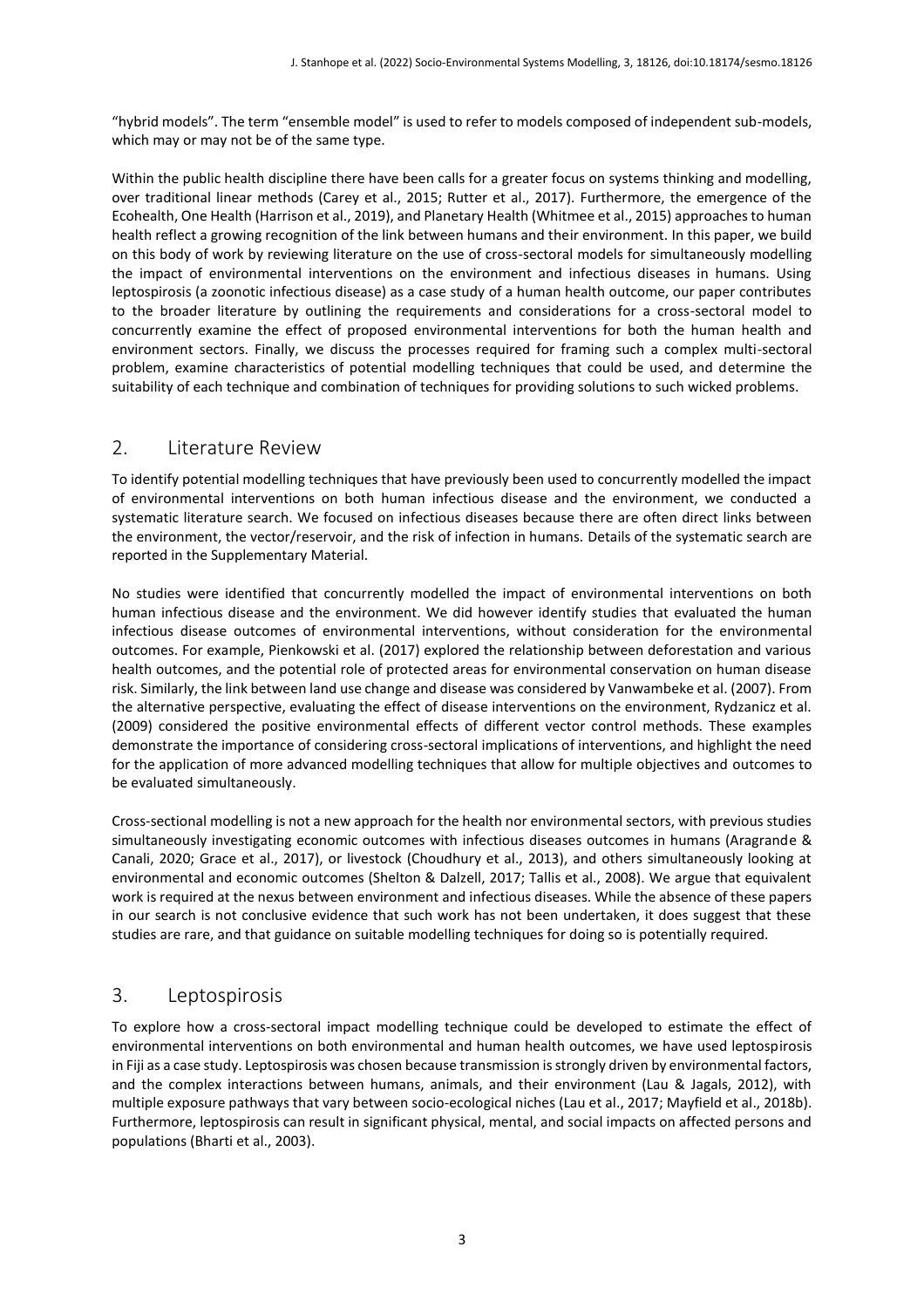Leptospirosis is a zoonotic disease, caused by *Leptospira interrogans* (World Health Organization, 2003), and is transmitted to humans via direct contact with infected mammals (including rodents, livestock, and wildlife), or contact with water and soil contaminated with *Leptospira* from the urine of infected mammals (Bharti et al., 2003). Leptospirosis is one of the most common bacterial zoonosis worldwide, causing more than 1 million severe infections annually, and is particularly common in tropical and subtropical regions, especially in developing countries (Bharti et al., 2003; Costa et al., 2015). Leptospirosis is an emerging infectious disease in many contexts; epidemics are increasing in frequency, severity, and distribution with recent unprecedented outbreaks resulting from the combined driving forces of climate change and extreme weather events (e.g. flooding, cyclones), population growth, urbanisation, poverty, and agricultural intensification (Lau et al., 2010). The Pacific Islands, including Fiji, are particularly prone to leptospirosis outbreaks because of the tropical climate, frequent cyclones and flooding, and close contact with animals, amongst other factors (Lau et al., 2010; Togami et al., 2018).

Models to predict, prevent and manage outbreaks of infectious diseases, like leptospirosis, are needed to ensure that limited resources are used in a cost-effective manner, with consideration of both synergies and possible adverse impacts of interventions across sectors. Multi-sectoral intervention strategies have been recommended for effective control of leptospirosis (Naing et al., 2019), but evidence is lacking for the effectiveness of such interventions on both leptospirosis and environmental outcomes. Only a few studies have specifically assessed the impact of actual interventions such as livestock control (Ryu et al., 2017), or modelled the potential impact of interventions such as rodent control (Holt et al., 2006) or the use of prophylactic antibiotics during the postflooding period (Schneider et al., 2017). Most studies have only assessed risk factors and drivers of transmission, and used results to develop recommendations for interventions that are likely to work (Dhewantara et al., 2020; Mayfield et al., 2018a; Nwafor-Okoli et al., 2010).

Recommended strategies to reduce human leptospirosis include reducing human exposure through behavioural change and managing environmental drivers of transmission and outbreaks (see Table 1). If such interventions are to be ranked and prioritised, their environmental and human health impacts need to be estimated using various modelling techniques that also consider other factors, such as climate and human behaviour (as indicated in Figure 2). We focus primarily on environmental-based interventions rather than other types of interventions because they are more likely to affect both human health and the environment. Our approach does not dismiss the importance of other preventative measures, such as behavioural or medical interventions. On the contrary, evaluating the environmental-based interventions provides decisions makers an opportunity to optimise strategies by considering environmental approaches together with other options.

| Intervention category                                              | <b>Examples</b>                                                                                                                                                                                                                                                                                                                                                                                                                                                                                                                                                                                             |  |  |
|--------------------------------------------------------------------|-------------------------------------------------------------------------------------------------------------------------------------------------------------------------------------------------------------------------------------------------------------------------------------------------------------------------------------------------------------------------------------------------------------------------------------------------------------------------------------------------------------------------------------------------------------------------------------------------------------|--|--|
| Rodent control                                                     | Improving sanitation in homes and communities (Lau et al., 2012b; Suwanpakdee et<br>al., 2015)<br>Education regarding garbage systems (Naing et al., 2019)                                                                                                                                                                                                                                                                                                                                                                                                                                                  |  |  |
| Reducing human exposure<br>through behaviour change                | Protective footwear and clothing (Sarkar et al., 2002)<br>Increasing awareness of disease to reduce exposure (Lau et al., 2012b)<br>Avoiding contact with rodents and polluted fresh water (Lau et al., 2012b)<br>$\bullet$                                                                                                                                                                                                                                                                                                                                                                                 |  |  |
| Managing environmental<br>drivers of transmission and<br>outbreaks | Improved management of livestock (e.g. moving piggeries further away and downhill<br>from houses) (Lau et al., 2012b)<br>Flood mitigation (Kawaguichi et al., 2008; Lau et al., 2012b; Mayfield et al., 2018a)<br>which can be achieved through environmental interventions upstream including re-<br>meandering, adding coarse sediment, reopening side channels, removing dams,<br>decreasing bank slopes, adding floodplains and riparian wetlands (Nilsson et al.,<br>2018), floodplain conservation (Kousky & Walls, 2014), as well as engineering controls<br>(e.g. check dams (Abbasi et al., 2019)) |  |  |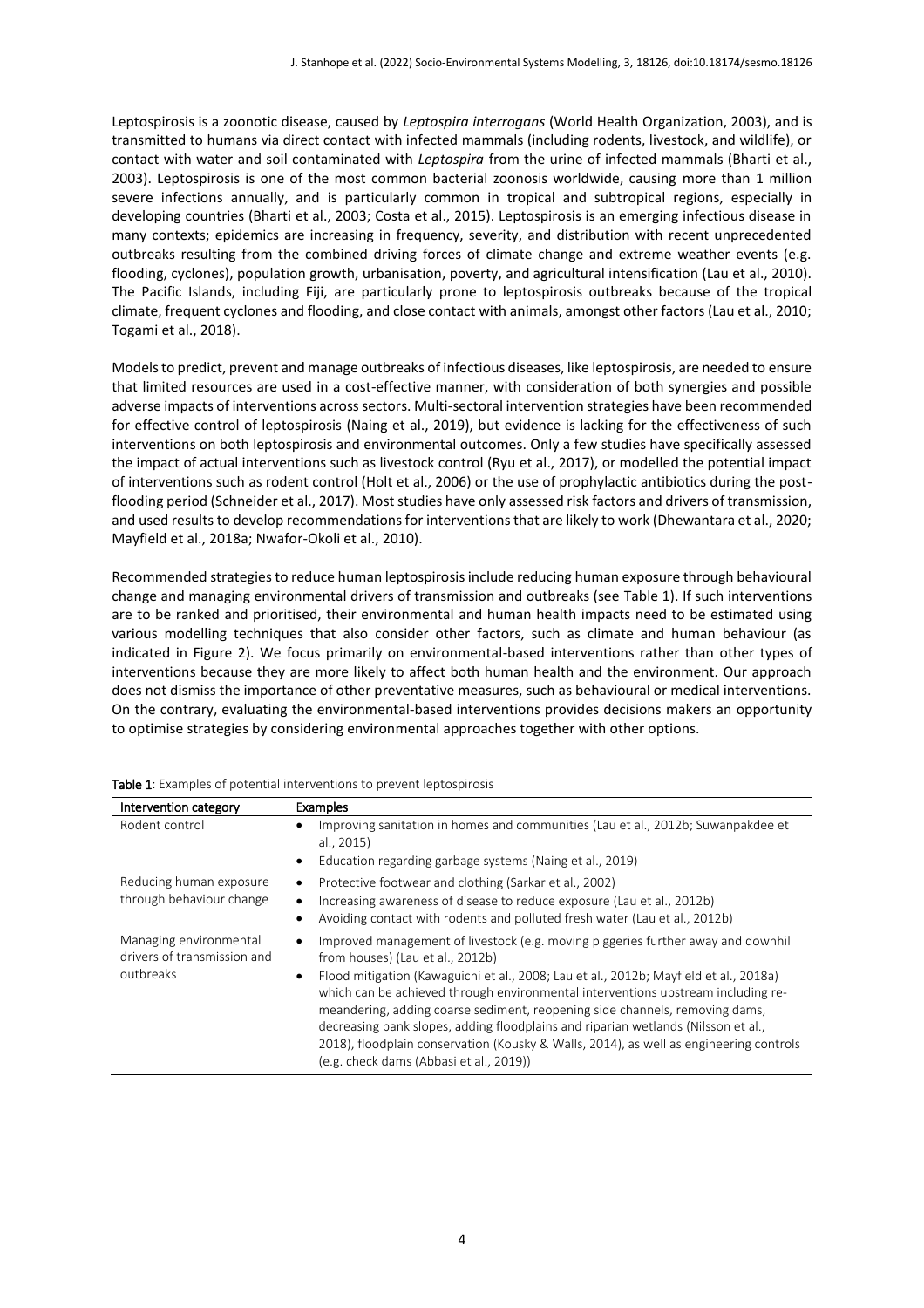

Figure 2: High level conceptual framework of how candidate environmental interventions may lead to both human health and environmental outcomes, with consideration for other (human and environmental) influences.

## 4. Model design process

To describe the requirements for a cross-sectoral impact model, we apply a holistic approach, starting first with a big picture view of the system to be captured, and then singling out the component of interest (leptospirosis incidence, i.e. rate of new infections). This component is then refined by describing potential drivers and expected model outputs, as well as data availability for our case study. We also consider the system behaviours that the model is expected to demonstrate, such as dynamic interactions and data integration from various sources. The model design process would in principle continue by deciding on model families, functional forms, and specific processes for defining and estimating parameters. Having explored a selection of different modelling techniques available, and their pros and cons, we also consider a hybridisation of modelling techniques.

Before decisions on appropriate modelling techniques can be made, the first step in the design process is to describe the main system components and links using a qualitative conceptual framework (Argent et al., 2016). A qualitative conceptual framework should be developed through reviews of the literature and consultation with experts and stakeholders from all relevant fields (e.g. infectious disease, public health, environmental health, ecosystem services, ecosystem health, agriculture, social services), be biologically plausible, and consider relevant spatial and temporal scales. Our conceptual framework (Figure 2) consists of four main components: i) candidate environmental interventions, ii) potential human health outcomes resulting from these interventions, iii) potential impact of the interventions on the environment, and iv) other factors (human, animal, and environment) that could influence human and environmental outcomes.

#### 5. Model requirements

This section details the requirements of a model for leptospirosis infection risk, and what additional requirements are needed to be able to integrate such a model into a cross-sectoral analysis. We focus on spatial and temporal scales, data sources, and system behaviour, as summarised in Table 2, and described below.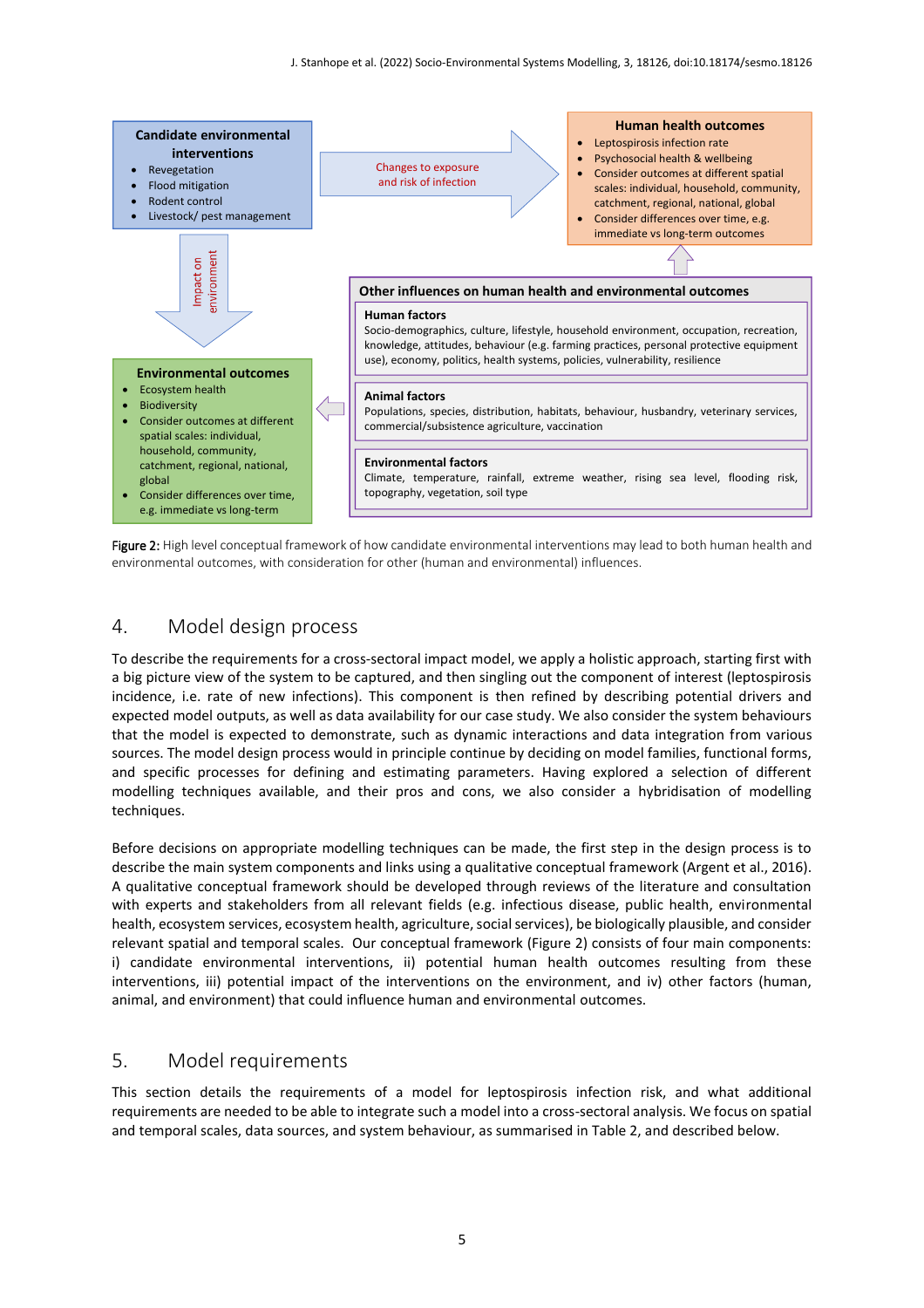| Parameter         | Value                                                                                      | Description                                                                                                                                                                   | Source                                       |
|-------------------|--------------------------------------------------------------------------------------------|-------------------------------------------------------------------------------------------------------------------------------------------------------------------------------|----------------------------------------------|
| Spatial scale     | Regional or village level                                                                  | Dependent on the intervention<br>being evaluated                                                                                                                              |                                              |
| Temporal scale    | Weeks to months for<br>outbreak prediction<br>Months to years for<br>environmental changes | Dependent on the intervention<br>being evaluated                                                                                                                              | ÷,                                           |
| Potential inputs  | Socioeconomic data                                                                         | Including poverty, education,<br>urbanisation, access to clean water,<br>availability of electricity                                                                          | Government census data                       |
|                   | Occupational, behaviour<br>and lifestyle data                                              | Including farming and other<br>outdoor occupations, recreational<br>activities.                                                                                               | Government census data,<br>household surveys |
|                   | Agricultural data                                                                          | Livestock presence or absence<br>within a village, or agricultural<br>density within a region. Subsistence<br>farming. Veterinary services.<br>Animal vaccination programs.   | Government census data                       |
|                   | Land use / land cover data                                                                 | Forest, agricultural or<br>residential/commercial                                                                                                                             | Satellite and remote<br>sensing data         |
|                   | Biodiversity data                                                                          | Species richness, or<br>abundance/persistence of<br>particular species                                                                                                        | Field survey or local expert<br>knowledge    |
|                   | Pollution data                                                                             | Primarily water quality                                                                                                                                                       | Environmental monitoring<br>data             |
| Potential outputs | Probability of leptospirosis<br>outbreak                                                   | What is the probability of an<br>outbreak occurring within a village<br>or region?                                                                                            | Model predictions                            |
|                   | Predicted infection rates                                                                  | What is the likely impact on<br>infection rates within a village or<br>region?                                                                                                | Model predictions                            |
|                   | Environmental impact                                                                       | What is the impact on species<br>survival for animals and plants?<br>What is the impact on biodiversity?<br>What is the expected change in<br>water quality?                  | Model predictions                            |
| Model behaviours  | Feedback loops                                                                             | Model is required to represent<br>feedback loops for simulations<br>covering multiple time steps                                                                              |                                              |
|                   | Interactions and inter-<br>dependencies                                                    | Model is required to represent key<br>variable interactions, such as the<br>link between urbanisation and<br>poverty                                                          |                                              |
|                   | Model transparency                                                                         | System is required to provide<br>information on the influence of<br>each variable on predicted<br>outcomes                                                                    |                                              |
|                   | Model uncertainty                                                                          | Quantification of input variables<br>and prediction uncertainty. Model<br>structure error addressed through<br>credible justifications rather than<br>explicit quantification |                                              |

Table 2: Model requirements for evaluating the impact of environmental-based interventions on environmental and health outcomes for leptospirosis in Fiji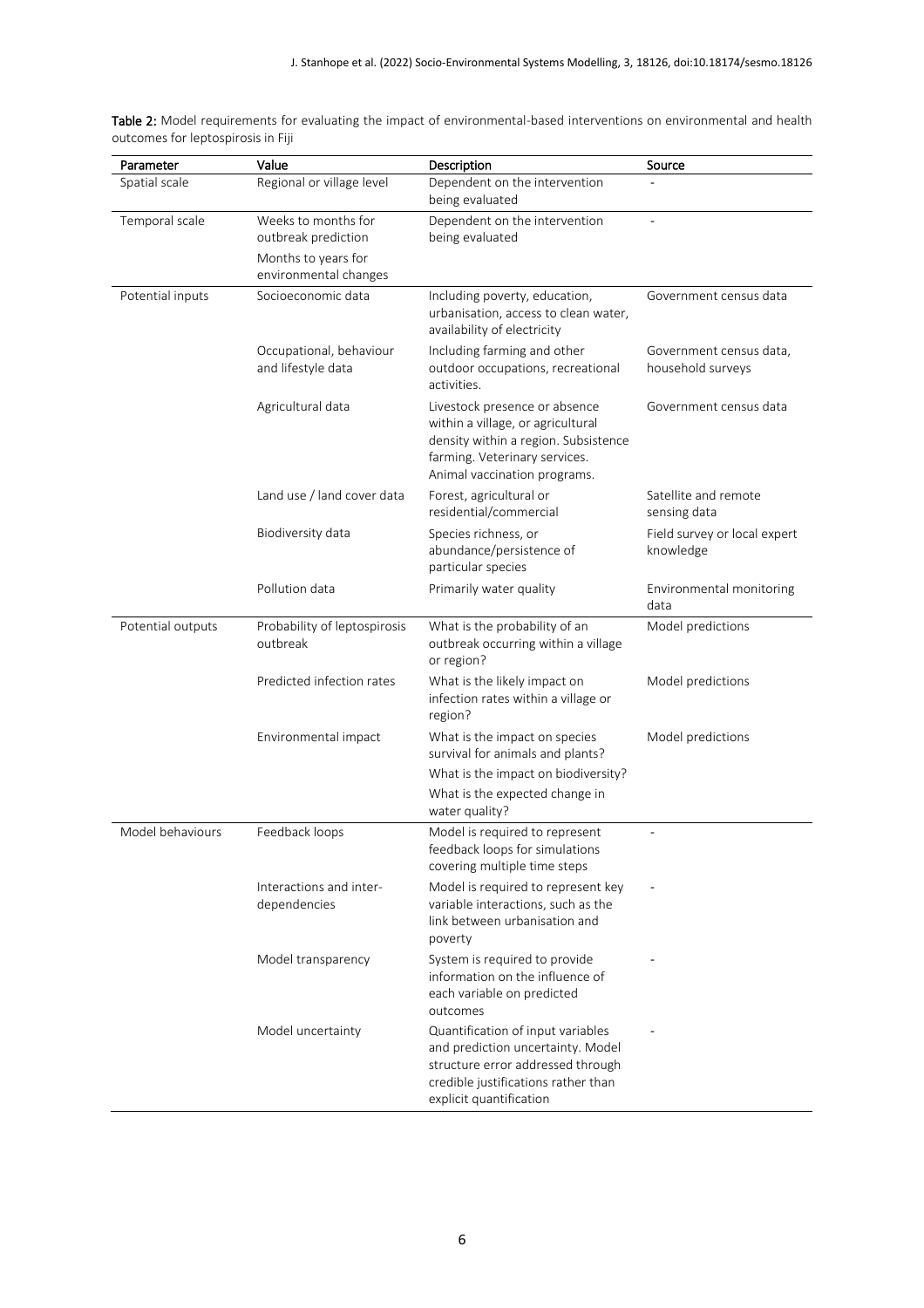#### 5.1 Spatial and Temporal Scales

The appropriate spatial scale is a critical consideration in the development of hybrid, cross-sectoral impact models. In particular, aligning the relevant or available scale (both spatial and temporal) from models originating from different sectors can be challenging (Elsawah et al., 2020). Previous models of the potential benefits of different environmental interventions for leptospirosis have been implemented at scales as fine as sub-village levels in Fiji (Lau et al., 2017) and American Samoa (Lau et al., 2012a; Lau et al., 2012b). There is also evidence to show that the relative importance of drivers for leptospirosis prevalence varies across space (Mayfield et al., 2018a). Environmental variables therefore need to be available at a scale that reflects these variations, with previous work suggesting a 250 m resolution may be appropriate (Mayfield et al., 2018a).

The spatial and temporal scales of influence for the environmental interventions may depend on the location for which the model is developed, including the geography, land-use, and distance to other towns/villages. For instance, if flood mitigation is one of the environmental interventions being investigated, the temporal scale should consider the frequency and timing of flooding in the region. Similarly, moving piggeries downhill from the community may reduce human leptospirosis in that community (Lau et al., 2012b), but may also have a downstream negative environmental impact, due to the increased risk of *Leptospira* entering the waterways and exposing downstream communities. The spatial range of the study should therefore include communities downstream that may come into contact with *Leptospira* within the period that *Leptospira* can survive in the environment (potentially weeks under optimal conditions). If multiple potential interventions are being considered within the model, these may also influence the relevant spatial and temporal scales.

Determining which intervention, or combination of interventions, would optimise overall outcomes for both human health and environment necessitates a model capable of handling data on different spatial and temporal scales. For example, the leptospirosis outcome(s) can be considered at the individual, community, regional, or national levels (Lau et al., 2016). In contrast, the environmental outcomes may need to be assessed at a catchment or ecosystem scale, while sociodemographic data are generally assessed based on census areas and political boundaries. Datasets used as inputs for the leptospirosis component would therefore need to cover a larger geographic area if used to evaluate the flow-on effects on the environment, rather than just on disease outcomes.

#### 5.2 Data sources

Both the environmental and infectious disease literature indicate multiple sources of available information for quantifying model inputs. Sources include satellite data (Mayfield et al., 2017; Wang et al., 2017), questionnaires (Lau et al., 2016; Sturrock et al., 2013), or field surveys on infection prevalence (WoldeKidan et al., 2019), with most studies combining data from multiple sources. For both the environmental and human aspects, when empirical data are not available or cultural context is important, information can also be elicited from experts or local populations (Mayfield et al., 2020a; Scoones et al., 2017). This is equally applicable for determining what factors to include, the relationships between the system components, and quantifying the strengths of the relationship.

Focusing on the illustrative case study area of Fiji, data for modelling leptospirosis are available at four levels: regional (environmental, geography, socioeconomic, and livestock), village (urbanisation, livestock presence, and domestic animal presence), household (household construction, and animal presence), and individual (demographics, occupation, and behaviours) (Lau et al., 2016). Excellent government data are available for Fiji covering agricultural use (both commercial and subsistence farming), and a range of infrastructure information such as urbanisation, and the availability of metered water and electricity. Census data are also available covering many demographic factors such as ethnicity, poverty levels and education. High resolution geographic data (50 m) on the physical environment, such as slope, elevation and distances to roads or waterways are freely available from sources such as the Fiji Ministry of Lands and Mineral Resources, Fiji Ministry of Agriculture, Landcare Research Institute, Fiji National Census, and the World Bank. For simple correlation or exploratory studies, data on past climatic variables, such as rainfall and temperatures, are also freely available for most countries. However, if the model is required to examine future scenarios under expected changes in climatic conditions, connections to other climate data sources may be required.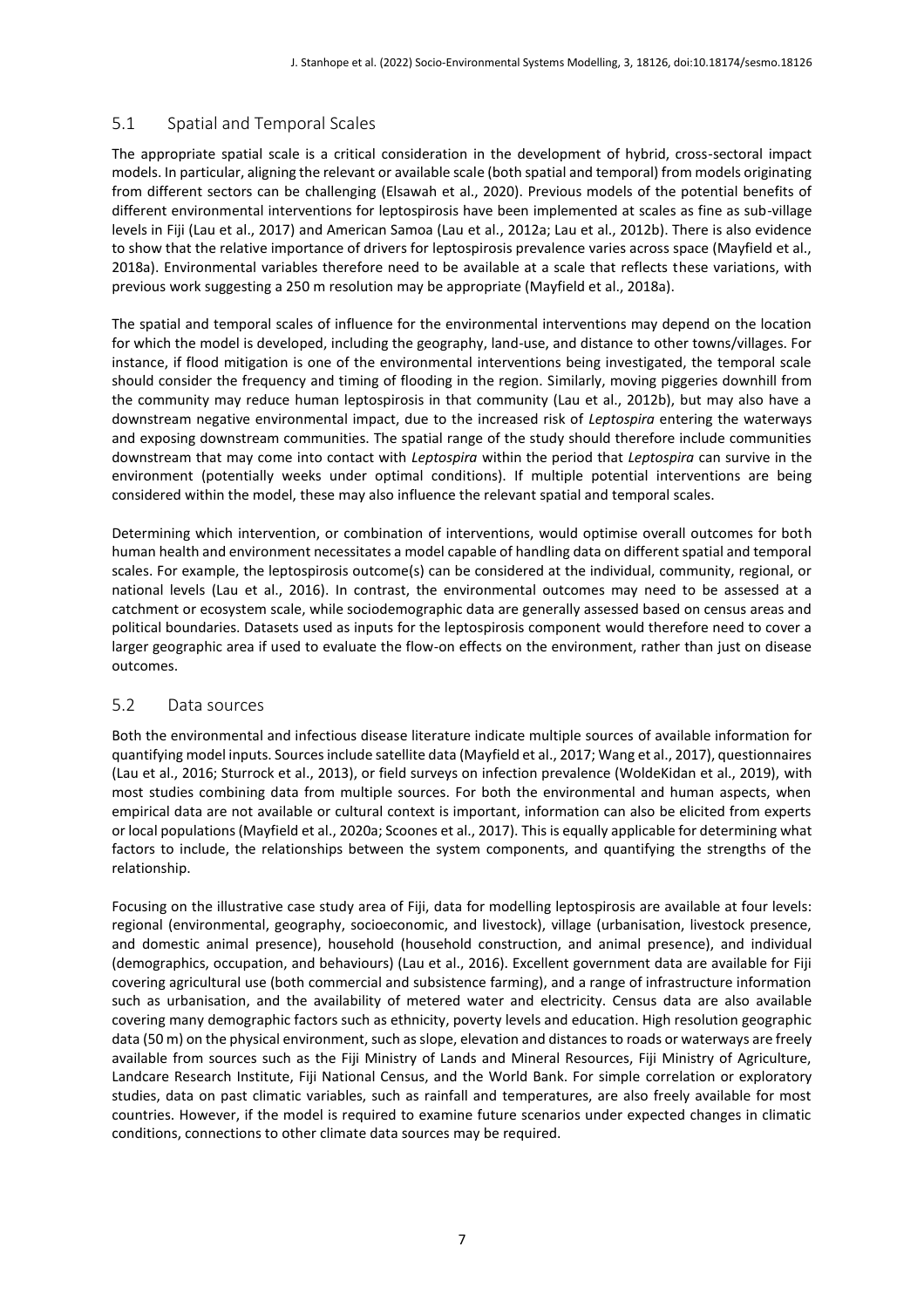Much of the data needed to integrate the leptospirosis component more broadly with environmental outcomes are similar to that mentioned above, although the range of potential environmental impacts necessitates a number of additional datasets. While the same satellite data used in the leptospirosis component could provide geo-referenced information on land-use and vegetation cover, including for historical time steps, more detailed environmental data on other indicators, such as biodiversity or ecosystem health (Jenkins et al., 2016; Jenkins et al., 2010) would require ground surveys or local expert knowledge. As such, a mix of quantitative and qualitative data would likely be used when integrating the health component with wider environmental outcomes.

The same is true for natural hazards such as floods, where local knowledge and data on previous floods may be suitable for examining correlations in the status quo, however, more complex hydrological models would be needed to examine the full range of effects on flood risk that result from environmental interventions (Paquette & Lowry, 2012). Ideally, the expected impact of an intervention would be evaluated using empirical evidence. For leptospirosis in Fiji, data linking leptospirosis risk with key drivers such as agriculture and flooding risk are available at the household and village levels (Lau et al., 2016).

#### 5.3 System behaviour

The modelling technique used for the cross-sectoral impact will be expected to adequately capture certain system behaviours. For infectious diseases, interactions between explanatory variables can affect the predicted outcome. For example, the degree to which poverty affects the risk of leptospirosis has been shown to be disproportionally higher in urban areas compared to rural areas (Lau et al., 2017). Feedback loops are also important for any model looking to predict the outcomes over time, rather than as a static snapshot (e.g. capturing the effect of an immune memory from past infections on the risk of new infections). It would be beneficial for the model to also include explicit representation of disease testing and detection characteristics, given the important role of detection errors (for example caused by sampling bias or errors in laboratory tests) in both model calibration and evaluation of interventions.

In addition to structural features of the model, model predictions will also need to capture a number of spatial and temporal dynamics, consistent with a pattern oriented modelling approach (Grimm et al., 2005). Long term prediction of leptospirosis occurrence is unlikely to be precisely accurate, but the time series and spatial distribution should adequately capture peaks associated with seasonal conditions and disease clusters (Stephen & Karesch, 2014). For management purposes, it is important that relationships between disease occurrence and key interventions are adequately captured in terms of impact lag and total number of cases. Short term predictions or forecasts are also expected to be sufficiently accurate to at least support prioritisation of intervention resources, though this accuracy is understood to be conditional on data that adequately capture the situation at the time.

Even with future improvements in modelling and computational power, it is likely that significant uncertainty will remain around model predictions. Optimisation methods are also likely to be used to explore the effect of different interventions and performance under different assumptions. This raises issues around computational efficiency – the model needs to run quickly enough that reasonably large numbers of model runs are possible. It is expected that input and prediction uncertainty will need to be explicitly quantified, but structural error will be more likely to be dealt with through credible justifications rather than a multi-model ensemble approach. A computationally efficient model, however, leaves this open as a possibility.

The construction of the model and its application should aim to identify ranges of parameters and drivers that would need to be explored in order to evaluate robustness of any intervention. Robustness in this context refers to "a measure of the insensitivity of the performance of a given strategy to future conditions" (Maier et al., 2016). The management of uncertainties and unknowns is a challenge for preventing and managing infectious diseases, including epidemics (World Health Organization, 2015). As is the case with most epidemiological studies, uncertainty can result from random or systematic errors (Burns et al., 2014). However, when predictions are being made, uncertainties may also relate to future politics, climate, socio-economic and technological change (Maier et al., 2016). While strategies for managing uncertainty in models have recently been used in some epidemiological studies (Li et al., 2019) their use remains uncommon, especially in public health.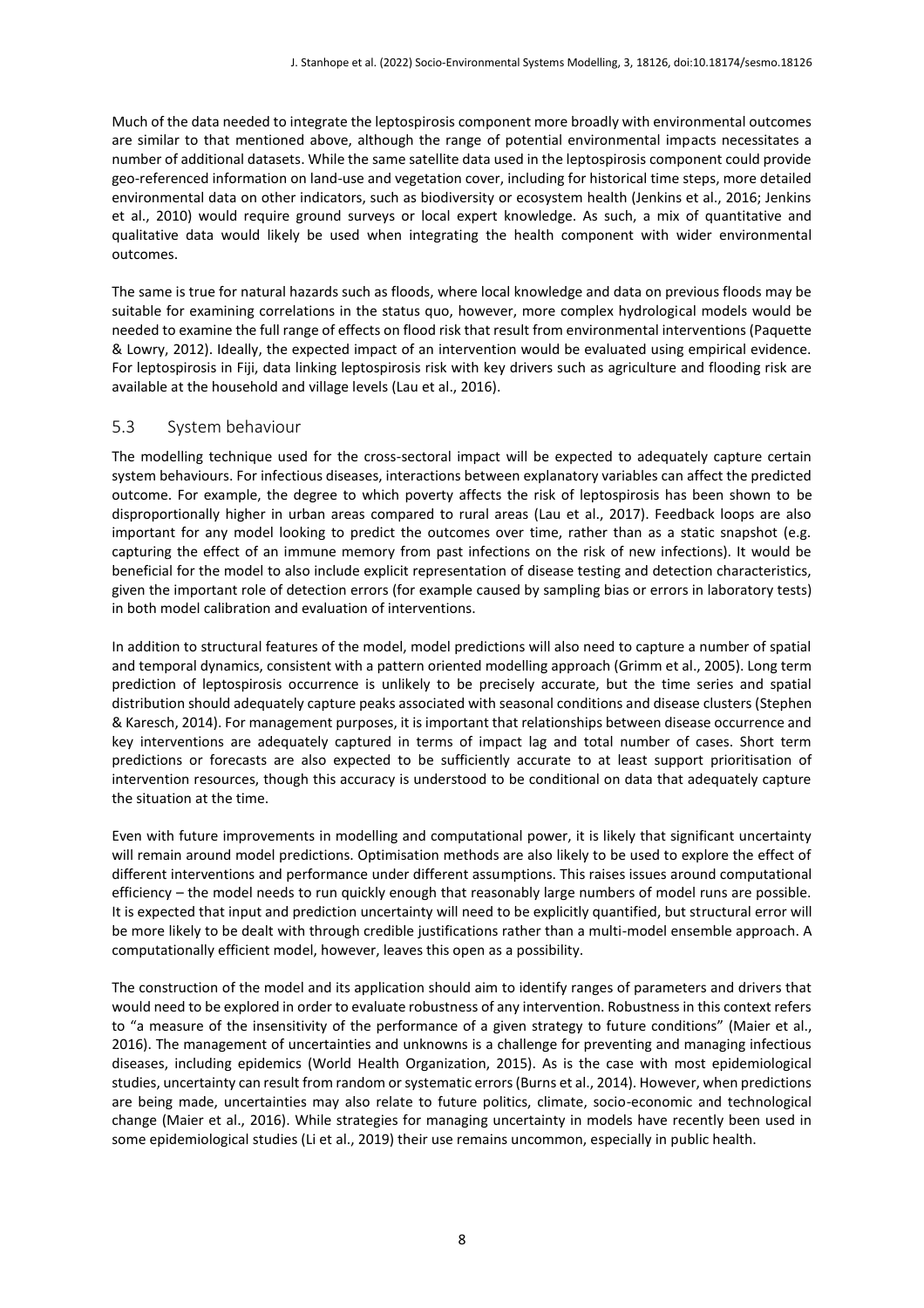# 6. Potential modelling techniques

Modellers have a wide array of potential techniques to choose from when deciding how best to design a model. The variation in the underlying approaches for different modelling families, which include empirical data-based, conceptual-based, agent-based and rule-based (Jakeman et al., 2006), means that each approach has its own set of strengths and weakness that make them more or less suited to predicting the outcomes of interventions, and more broadly within a cross-sectoral model. Here we describe the characteristics of four different representative methods: multivariable regression, artificial neural networks (ANNs), BNs, and system dynamics (SD). While the list of described methods is not exhaustive, those presented here have been selected to illustrate the relevant characteristics of the various approaches. Multivariable regression and ANNs (Hastie et al., 2009) are representative of simple and complex data-based methods, respectively (Jakeman et al., 2006). BNs (Fenton & Neil, 2013) are described to show the advantages of conceptual-based models that look to incorporate the structure of the system (Jakeman et al., 2006; Kelly et al., 2013). Finally, SD modelling (Sterman, 2000) is offered as example of a dynamic approach that incorporates both the structure and dynamics of the system (for example, over time) (Jakeman et al., 2006; Kelly et al., 2013).

Multivariable regression, such as generalised linear models (GLMs), is widely used and understood, but has limited ability to model causality or incorporate unknowns and uncertainties (Hastie et al., 2009). This results in poor capacity to disentangle the intricate associations between risk factors, drivers, triggers, and outcomes (Burns et al., 2014; Landuyt et al., 2013). Another disadvantage of multivariable regression models is that they rely on high quality empirical data, and it can be difficult to quickly update them during rapidly evolving epidemics and/or a changing environment (Lau et al., 2017). More complex data-based algorithms, such as ANNs, have benefited in recent years from a surge of research on deep learning approaches (Hinton, 2018). Although ANNs are able to handle interactions between the predictors and non-linear relationships in the data, their lack of transparency makes them less suited than other models for situations where understanding the mechanisms within a system is a key objective (Mayfield et al., 2020b).

In BNs (Fenton & Neil, 2013) the structure of the network can be used to represent the causal relationships between variables. Using Bayes' theorem of conditional probability, BNs determine probabilities from cause to effect using forward propagation, from effect to cause using backward propagation, and characterise both magnitude and direction of associations, whilst explicitly accounting for and representing uncertainty in these relationships. BNs are particularly useful for facilitating scenario analysis as they can capture the probability of events under complex scenarios, conduct predictive as well as diagnostic analyses, and perform sensitivity and trade off analysis to determine the best leverage points within systems for reducing risk (Landuyt et al., 2013). However, BNs also have certain limitations when modelling complex systems: they are not dynamic models and cannot easily incorporate feedback loops, meaning they have limited utility for modelling continuous system behaviour over time. Although dynamic BNs (that incorporate a time component) have been used, they become unwieldy after a few discrete time steps, because the nodes of the BN need to be replicated for each time step. Dynamic BNs are therefore generally considered impractical for modelling complex systems (Uusitalo, 2007). While both BNs (Lau et al., 2017; Mayfield et al., 2018b) and regression (Lau et al., 2016) have been used previously to model the risks of leptospirosis infection, neither option easily allows feedback loops to be included.

SD (Sterman, 2000) modelling is increasingly being applied in the environmental health field (Currie et al., 2018). SD modelling is based on continuous time, where the state of variables (stocks) change in a continuous way rather than displaying abrupt changes. These changes are modelled using difference and differential equations or infinitesimal accumulation processes (integration) over time to represent the interconnections in a system. SD models consist of stocks (that represent accumulations within systems, e.g. number of infections), flows (that represent the movement of material or information, e.g. number of new infections/unit time) and auxiliary variables (that control flows, such as the infection rate over time in % per unit time). The components are linked to form feedback loops: reinforcing feedback loops cause growth or decline within systems, while balancing loops cause goal seeking and stabilising behaviour. Combinations of reinforcing and balancing loops, and shifts in their dominance over time, result in complex system behaviour (e.g. growth, collapse, oscillations, or erratic). SD models have been used to build susceptible-infected-recovered (SIR) models of disease transmission (Bjørnstad et al., 2020).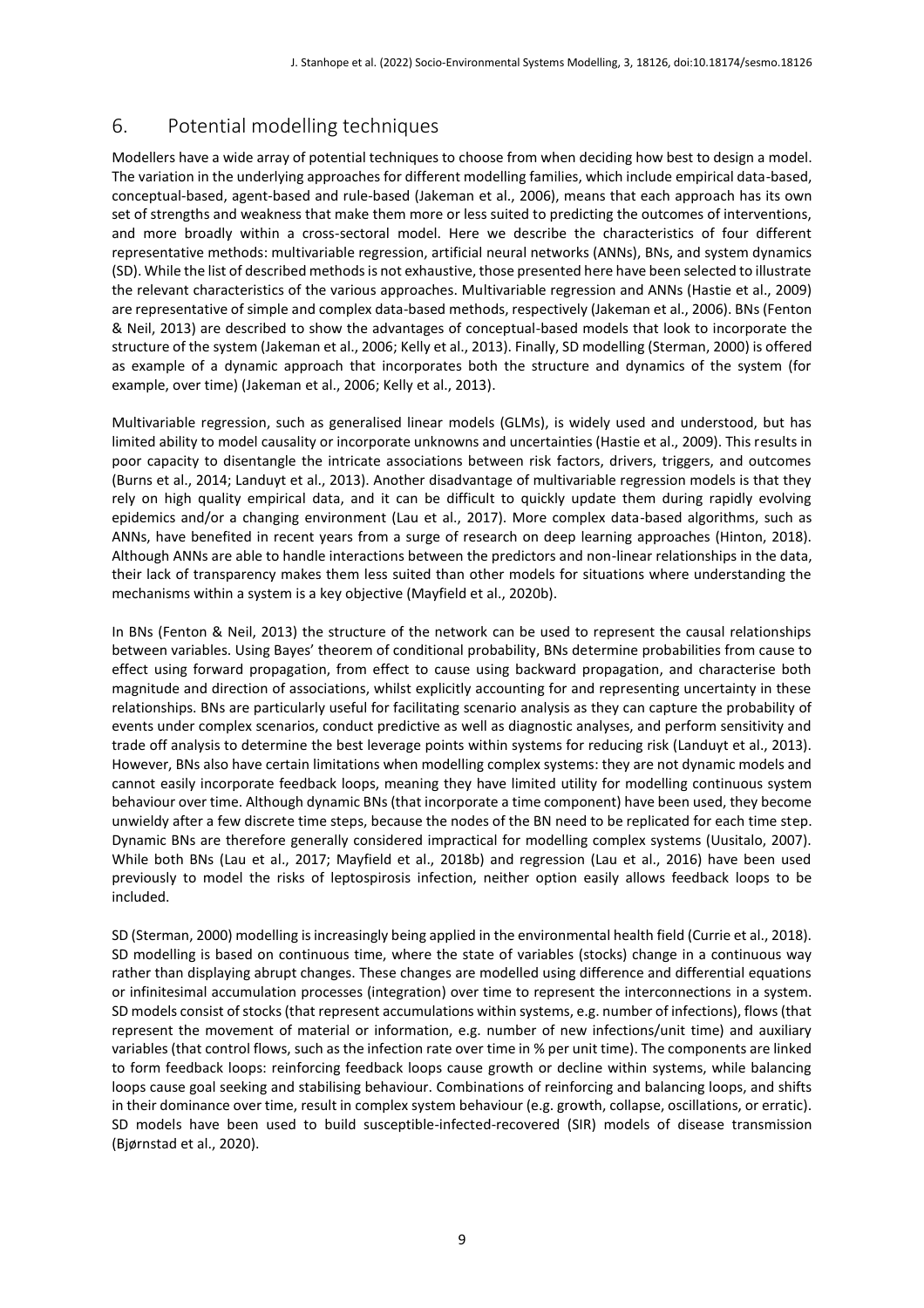Many decision-making scenarios will require a geographic map of the output at a spatial scale relevant to the problem at hand. While there are spatially-explicit methods, such as geographically weighted regression (Mayfield et al., 2018a; Mayfield et al., 2018b) that consider the influence and importance of variables over space, any of the above-mentioned methods can be combined with a geographic information system (GIS) to display the model outputs and create risk maps (Dhewantara et al., 2019; Mayfield et al., 2017). At a basic level, BNs capture uncertainty through probability distributions, and uncertainty in SD and regression models can be explored through Monte Carlo analyses.

# 7. Ensemble and Hybrid modelling

The modelling techniques described in Section 6 illustrate that each has certain characteristics and behaviours that will be either an advantage or disadvantage depending on the problem being addressed (Kelly et al., 2013; Mayfield et al., 2020b). While each modelling option has its own strengths, such as incorporating expert data (BNs) or facilitating feedback loops (SD), none offer the complete set of characteristics to achieve the required balance of complexity, data sources and system transparency described in Section 5. Hybrid modelling (Hamilton et al., 2015; Voinov & Shugart, 2013) will therefore be needed to combine the strengths of each modelling techniques. This reasoning is in line with the 'system of systems' approach (Nielsen et al., 2015) which is gaining momentum as an overarching framework for designing models that are able to represent the interconnectedness of different systems (such as disease transmission and the natural environment). One suggested approach for combining these complex systems uses a tiered architecture to link component models at different levels of abstraction, such as at the systems and process levels. This approach allows for more detailed process models to be included as components of a larger system level model to support high level decision making (Little et al., 2019).

There are numerous successful examples of hybrid-ensemble models, where the output from one model is used to provide input(s) for another, without either necessarily being implemented using the same modelling approach. Li et al. (2019) combined a spatially explicit, agent-based model with existing climate, species distribution modelling and land-use change models to look at the impact of various climate and socio-economic scenarios on the spread of Lyme disease. Xu et al. (2019) used a spatially-explicit agent-based model to predict the transmission of lymphatic filariasis in American Samoa over time. Holzkämper et al. (2012) developed an integrated decision support tool for catchment management where complex process models were coupled and used to generate probability distributions for various scenarios using Monte Carlo simulations. These distributions were then used to parameterise a user-friendly BN suitable for use by decision makers. BNs have also been combined successfully with state and transition models as a way to incorporate feedback loops (Chee et al., 2016).

The examples above demonstrate how a hybrid modelling approach could be beneficial for predicting the impact of environmental-based interventions on both environmental and leptospirosis outcomes as well as incorporating the varying complexities and data sources that arise in the course of cross-sectoral modelling challenges. For example, no single technique can easily incorporate the expert opinion on predicting ecological impacts of restoring a riparian zone, with the complex feedback loops and relationships required to evaluate the impact of the same intervention on flooding risk. An additional method (or combination of methods) may be required to predict the end effect of flood reduction on leptospirosis risk in the community.

For infectious diseases, transmission can often depend on stochastic random, often exogenous events, such as extreme weather events or natural disasters. In this context BNs could be useful for causal risk assessment, but data needed to parameterise the models are often unavailable for novel or rare scenarios(such as a major flood). One approach to modelling this scenario is to incorporate uncertainty using a Monte Carlo simulation model and use this analysis as the input to a BN (e.g. Borsuk et al., 2012; Holzkämper et al., 2012). The approach can also be applied in other data-poor scenarios where models such as SD models can assist by producing probability distributions to parameterise BNs and reduce rather than amplify uncertainty (e.g. Hafezi et al., 2021). Such model generated distributions help avoid cases where the BN is left in a state of maximum uncertainty (uniform probability distributions). The Monte Carlo simulations with the SD models are carried out by specifying probability distributions for uncertain variables using three parameters: type (e.g. normal, Weibull, triangular), mean, and variance. Parameters could also be determined from empirical data, expert opinion, or some combination of these.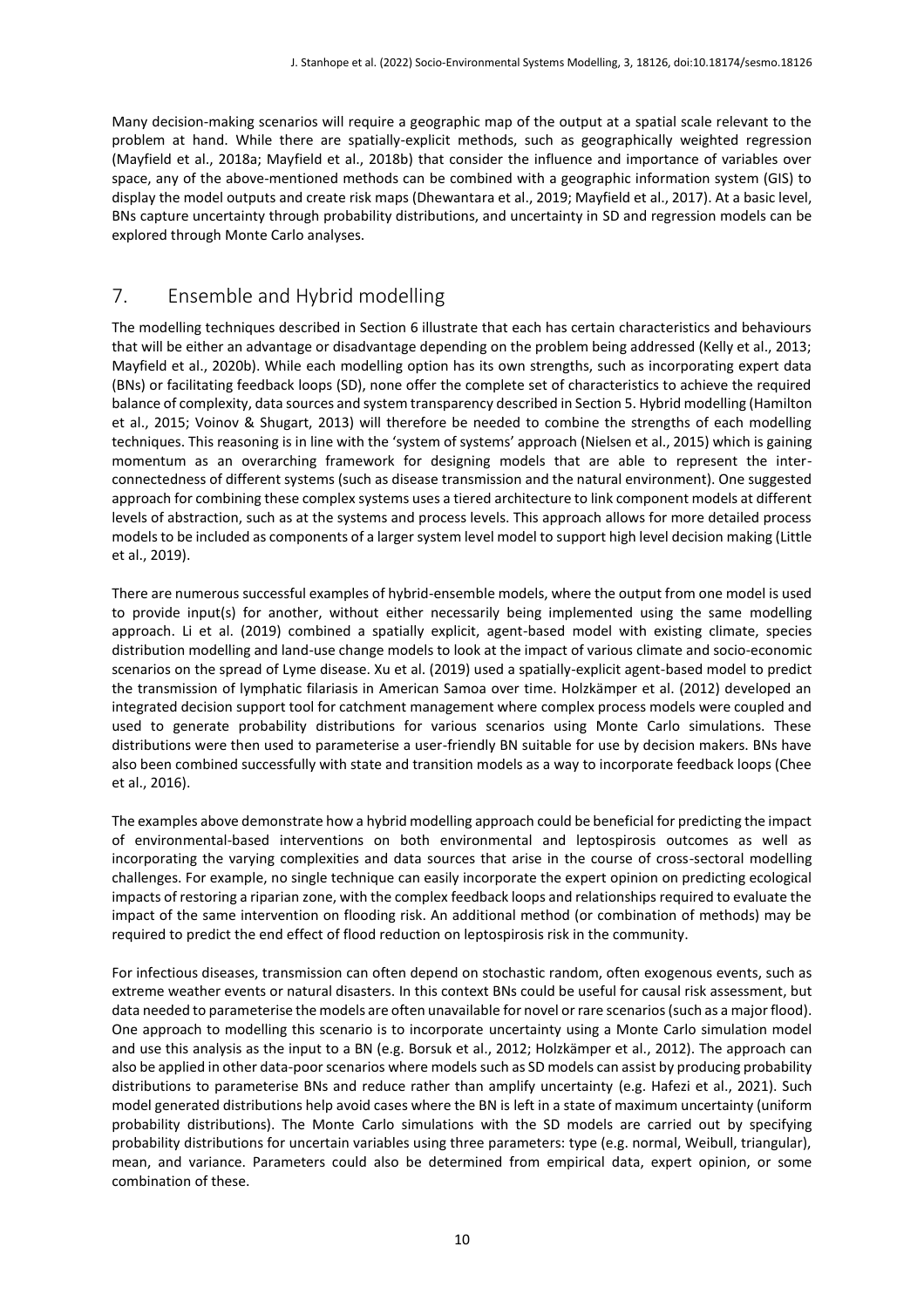An example of how this might be applied to combine the disease risk model into the wider cross-sectoral model could involve a hydrological flood model used to parameterise a BN (e.g. Goodarzi et al., 2021) linked with a GIS (e.g. Mayfield et al., 2018b; Sahin et al., 2019). In a separate component, a model for predicting the impact of an infrastructure intervention on flooding throughout the catchment area could be developed using SD (e.g. Mai et al., 2020; Rehman et al., 2019). The predictions of this model could then be used to parameterise a BN, incorporating additional local knowledge of specific areas. BNs would also be suitable for incorporating local expert knowledge on the predicted effects of the intervention on local ecology (e.g. Tantipisanuh et al., 2014). For the final component, GLMs are suitable for preliminary investigations on the drivers of leptospirosis, which could inform model designers about which variables are most relevant to include (Lau et al., 2012a). Any of these methods can be linked with a GIS to provide spatially-explicit inputs and mapped outputs (e.g. Mayfield et al., 2017; Sahin et al., 2013). Specific geospatial models, such as geographically weighted regression or Kriging, can be used where data are spatially correlated (Mayfield, 2018a; Viroj et al., 2021).

One final advantage of a hybrid modelling approach is that it easily facilities different levels of user engagement for different components. For example, a hydrological model may be purely data driven and developed by expert modellers using a complex systems approach and then included as a component in an ensemble model (Mussap et al., 2017). For other components, the use of local knowledge might be critical for integrating the social-cultural factors, and therefore require a participatory approach with local residents working together with data modellers (Scoones et al., 2017). In these scenarios a conceptual-based modelling technique such as BNs or SD might be employed. Yet another component might look at the effects of an intervention on biodiversity and require that data be elicited from experts using a structured process (Mata et al., 2016). Other components might look to explore trends in available empirical data, making use of techniques such as ANNs.

## 8. Conclusion

Despite the increasing recognition of the links between the health of the environment and infectious disease transmission, models that facilitate cross-sectoral decision making by allowing for a collaborative evaluation of environmental interventions are rare. The use of cross-sectoral models in other areas, such for optimising environmental and economic factors, is not uncommon, and indicates a willingness in the modelling community to tackle models spanning multiple domains. However, the complexity of quantitatively representing wicked, cross-sectoral, and multi-dimensional problems means that no individual modelling technique will be ideal for representing every component within the system. The case study presented here provides an illustration of the range of data and system behaviours required by even a simple representation of such a problem. By comparing these system requirements against the strengths and limitations of individual modelling techniques, we demonstrate that no single modelling technique is likely to meet all these requirements. Instead, hybridensemble approaches that use component models from different frameworks are a more likely candidate as they can take advantage of the strengths of each technique. Exploration of novel modelling approaches are needed to develop models that can concurrently benefit human health and the environment, thus promoting cross-sectoral collaboration and optimising the use of limited resources.

## Acknowledgements

The authors thank Dr Craig Liddicoat and Prof Anthony Jakeman for their valuable input.

#### References

- Abbasi, N. A., Xu, X. Z., Lucas-Borja, M. E., Dang, W. Q., & Liu, B. (2019). The use of check dams in watershed management projects: Examples from around the world. Science of the Total Environment, 676, 683-691. doi: 10.1016/j.scitotenv.2019.04.249
- Aragrande, M., & Canali, M. (2020). Integrating epidemiological and economic models to identify the cost of foodborne diseases. Experimental Parasitology, 210, 107832. doi: 10.1016/j.exppara.2020.107832
- Argent, R. M., Sojda, R. S., Cuipponi, C., McIntosh, B., Voinov, A. A., & Maier, H. R. (2016). Best practices for conceptual modelling in environmental planning and management. Environmental Modelling & Software, 80, 133-121. doi: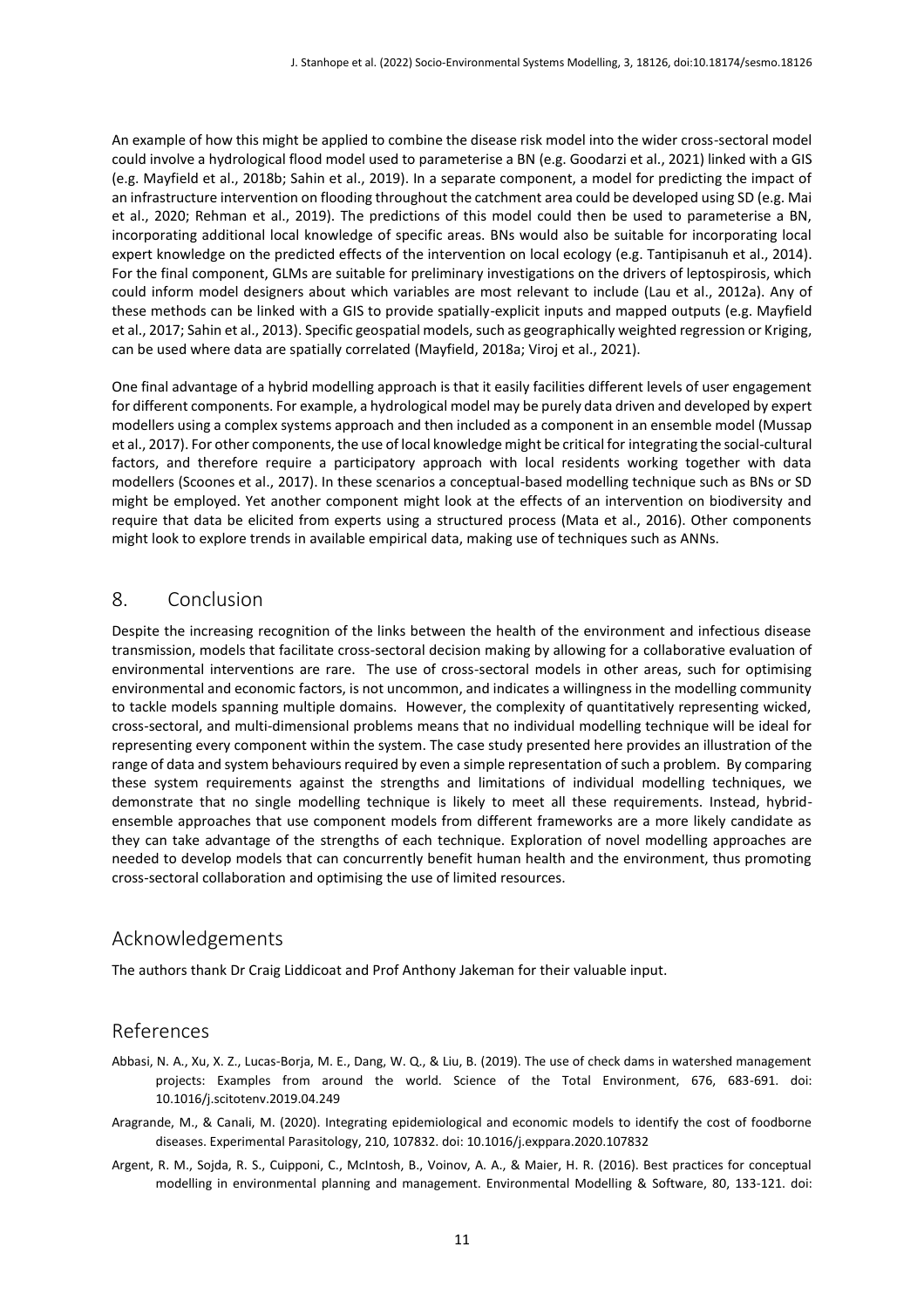10.1016/j.envsoft.2016.02.023

- Barbour, A. G., & Fish, D. (1993). The biological and social phenomenon of Lyme disease. Science, 260(5114), 1610-1616. doi: 10.1126/science.8503006
- Bateganya, N. L., Nakalanzi, D., Babu, M., & Hein, T. (2015). Buffering municipal wastewater pollution using urban wetlands in sub-Saharan Africa: a case of Masaka municipality, Uganda. Environmental Technology, 36(17), 2149-2160. doi: 10.1080/09593330.2015.1023363
- Bharti, A. R., Nally, J. E., Ricaldi, J. N., Matthias, M. A., Diaz, M. M., Lovett, M. A., Levett, P. N., Gilman, R. H., Willig, M. R., Gotuzzo, E., Vinetz, J. M., & Peru-United States Leptospirosis Consortium. (2003). Leptospirosis: a zoonotic disease of global importance. The Lancet Infectious Diseases, 3(12), 757-771. doi: 10.1016/S1473-3099(03)00830-2
- Bjørnstad, O. N., Shea, K., Krzywinski, M., & Altman, N. (2020). The SEIRS model for infectious disease dynamics. Nature Methods, 17(6), 557-558. doi: 10.1038/s41592-020-0856-2
- Borsuk, M. E., Schweizer, S. & Reichert, P. A. (2012). A Bayesian network model for integrative river rehabilitation planning and management. Integrated Environmental Assessment and Management, 8(3), 462-472. doi: 10.1002/ieam.233
- Burns, C. J., Wright, J. M., Pierson, J. B., Bateson, T. F., Burstyn, I., Goldstein, D. A., Klaunig, J. E., Luben, L. J., Mihlan, G., Ritter, L., Schnatter, A. R., Symons, J. M., & Yi, K. D. (2014). Evaluating uncertainty to strengthen epidemiologic data for use in human health risk assessments. Environmental Health Perspectives, 122(11), 1160-1165. doi: 10.1289/ehp.1308062
- Carey, G., Malbon, E., Carey, N., Joyce, A., Crammond, B., & Carey, A. (2015). Systems science and systems thinking for public health: a systematic review of the field. BMJ Open, 5(12), e009002. doi: 10.1136/bmjopen-2015-009002
- Chee, Y. E., Wilkinson, L., Nicholson, A. E., Quintana-Ascencio, P. F., Fauth, J. E., Hall, D., Ponzio, K. J., & Rumpff, L. (2016). Modelling spatial and temporal changes with GIS and Spatial and Dynamic Bayesian Networks. Environmental Modelling & Software, 82, 108-120. doi: 10.1016/j.envsoft.2016.04.012
- Choudhury, A. A. K., Conlan, J. V., Racloz, V. N., Reid, S. A., Blacksell, S. D., Fenwick, S. G., Thompson, A. R. C., Khamlome, B., Vongxay, K., & Whittaker, M. (2013). The economic impact of pig-associated parasitic zoonosis in Northern Lao PDR. Ecohealth, 10(1), 54-62. doi: 10.1007/s10393-013-0821-y
- Costa, F., Hagan, J. E., Calcagno, J., Kane, M., Torgerson, P., Martinez-Silveira, M. S., Stein, C., Abela-Ridder, B., & Ko, A. I. (2015). Global morbidity and mortality of leptospirosis: a systematic review. PLoS Neglected Tropical Diseases, 9(9), e0003898. doi: 10.1371/journal.pntd.0003898
- Cunningham, A. A., Scoones, I., & Wood, J. L. N. (2017). One Health for a changing world: new perspectives from Africa. Philosophical Transactions of the Royal Society of London. Series B, Biological Sciences, 372(1725), 20160162. doi: 10.1098/rstb.2016.0162
- Currie, D. J., Smith, C., & Jagals, P. (2018). The application of system dynamics modelling to environmental health decisionmaking and policy - a scoping review. BMC Public Health, 18, 402. doi: 10.1186/s12889-018-5318-8
- Dhewantara, P. W., Lau, C. L., Allan, K. J., Hu, W., Zhang, W., Mamun, A. A., & Soares Magalhães, R. J. (2019). Spatial epidemiological approaches to inform leptospirosis surveillance and control: a systematic review and critical appraisal of methods. Zoonoses Public Health, 66(2), 185-206. doi: 10.1111/zph.12549
- Dhewantara, P. W., Zhang, W., Al Mamun, A., Yin, W., Ding, F., Guo, D., Hu, W., Soares Magalhães, R. S. (2020). Spatial distribution of leptospirosis incidence in the Upper Yangtze and Pearl River Basin, China: Tools to support intervention and elimination. Science of the Total Environment, 725, 138251. doi: 10.1016/j.scitotenv.2020.138251
- Elsawah, S., Filatova, T., Jakeman, A. J., Kettner, A. J., Zellner, M. L., Athanasiadis, I. N., Hamilton, S. H., Axtell, R. L., Brown, D. G., Gilligan, J. M., Janssen, M. A., Robinson, D. T., Rozenberg, J., Ullah, I. I. T., & Lade, S. J. (2020). Eight grand challenges in socio-environmental systems modeling. Socio-Environmental Systems Modelling, 2, 16226. doi: 10.18174/sesmo.2020a16226
- Fenton, N., & Neil, M. (2013). Risk assessment and decision analysis with Bayesian networks. New York: CRC Press.
- Goodarzi, L., Banihabib, M. E., Roozbahani, A., & Dietrich, J. (2019). Bayesian network model for flood forecasting based on atmospheric ensemble forecasts. Natural Hazards and Earth System Sciences, 19(11), 2513-2524. doi: 10.5194/nhess-19-2513
- Grace, D., Lindahl, J., Wanyoike, F., Bett, B., Randolph, T., & Rich, K. M. (2017). Poor livestock keepers: ecosystem poverty - health interactions. Philosophical Transactions of the Royal Society B: Biological Sciences, 372(1725), 20160166. doi: 10.1098/rstb.2016.0166
- Gregory, R., Failing, L., Harstone, M., Long, G., McDaniels, T., & Ohlson, D. (2012). Structured decision making: a practical guide to environmental management choices. John Wiley & Sons.
- Grimm, V., Revilla, E., Berger, U., Jeltsch, F., Mooij, W. M., Railsback, S. F., Thulke, H. H., Weiner, J., Wiegand, Y., & DeAngelis,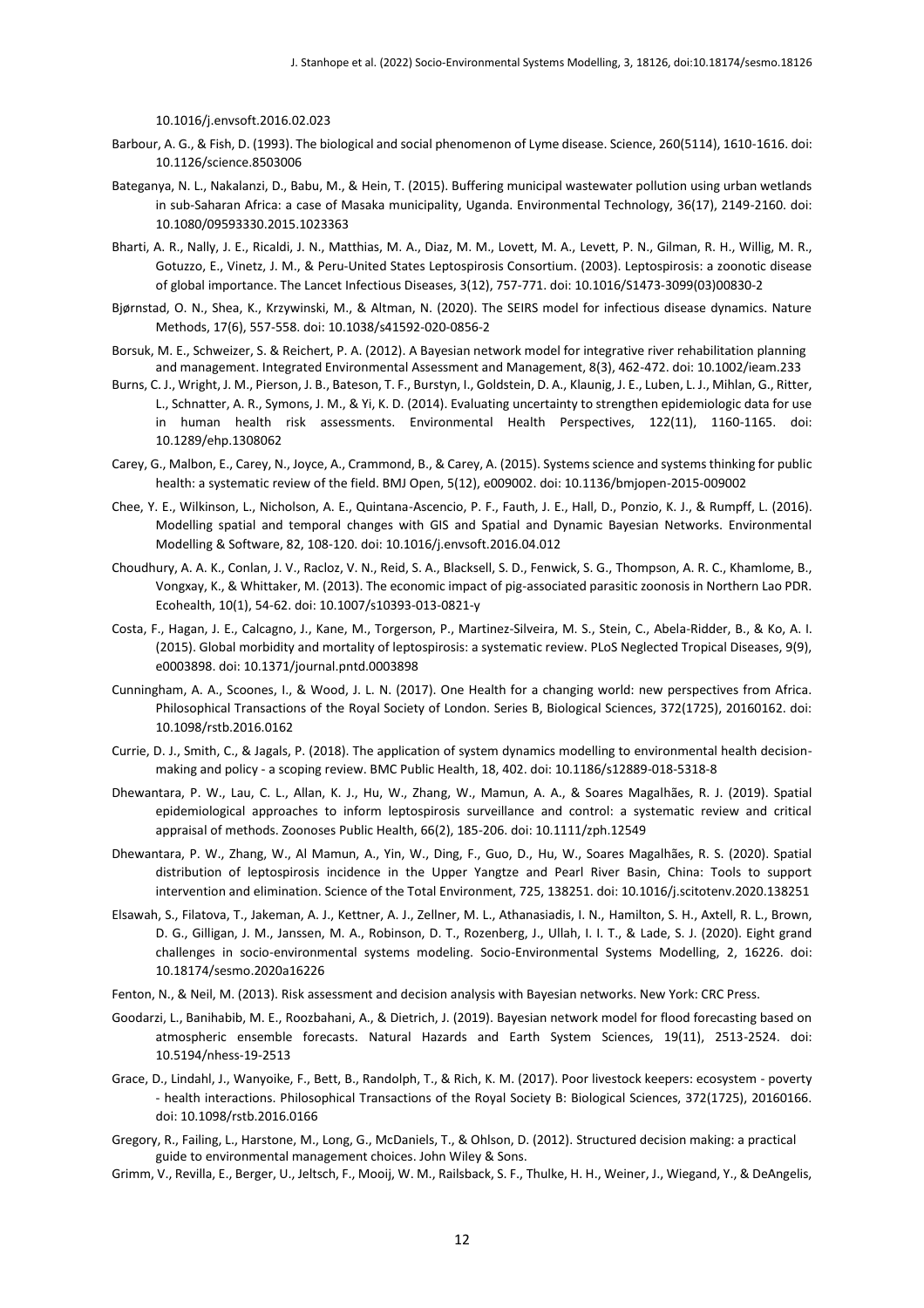D. L. (2005). Pattern-oriented modeling of agent-based complex systems: lessons from ecology. Science, 310(5750), 987-991. doi: 10.1126/science.1116681

- Hafezi, M., Stewart, R. A., Sahin, O., Giffin, A. L., & Mackey, B. (2021). Evaluating coral reef ecosystem services outcomes from climate change adaptation strategies using integrative system dynamics. Journal of Environmental Management, 285, 112082. doi: 10.1016/j.jenvman.2021.112082
- Hahn, M. B., Gangnon, R. E., Barcellos, C., Asner, G. P., & Patz, J. A. (2014). Influence of deforestation, logging, and fire on malaria in the Brazilian Amazon. PLoS One, 9(1), e85725. doi: 10.1371/journal.pone.0085725
- Hamilton, S. H., ElSawah, S., Guillaume, J. H. A., Jakeman, A. J., & Pierce, S. A. (2015). Integrated assessment and modelling: overview and synthesis of salient dimensions. Environmental Modelling & Software, 64, 215-229. doi: 10.1016/j.envsoft.2014.12.005
- Harrison, S., Kivuti-Bitok, L., Macmillan, A., & Priest, P. (2019). EcoHealth and One Health: A theory-focused review in response to calls for convergence. Environment International, 132, 105058. doi: 10.1016/j.envint.2019.105058
- Hastie, T., Tibshirani, R., & Friedman, J. (2009). The elements of statistical learning: data mining, inference, and prediction (2 ed.). New York: Springer.
- Hinton, G. (2018). Deep learning a technology with the potential to transform health care. Journal of the American Medical Association, 320(11), 1101-1102. doi: 10.1001/jama.2018.11100
- Holt, J., Davis, S., & Leirs, H. (2006). A model of Leptospirosis infection in an African rodent to determine risk to humans: Seasonal fluctuations and the impact of rodent control. Acta Tropica, 99(2-3), 218-225. doi: 10.1016/j.actatropica.2006.08.003
- Holzkämper, A., Kumar, V., Surridge, B. W. J., Paetzold, A., & Lerner, D. N. (2012). Bringing diverse knowledge sources together - A meta-model for supporting integrated catchment management. Journal of Environmental Management, 96(1), 116-127. doi: 10.1016/j.jenvman.2011.10.016
- Jakeman, A. J., Letcher, R. A., & Norton, J. P. (2006). Ten iterative steps in development and evaluation of environmental models. Environmental Modelling & Software, 21(5), 602-614. doi: 10.1016/j.envsoft.2006.01.004
- Jenkins, A. P., Jupiter, S., Mueller, U., Jenney, A., Vosaki, G., Rosa, V., Naucukidi, A., Mulholland, K., Strugnell, R., Kama, M., & Horwitz, P. (2016). Health at the sub-catchment scale: typhoid and its environmental determinants in Central Division, Fiji. Ecohealth, 13(4), 633-651. doi: 10.1007/s10393-016-1152-6
- Jenkins, A. P., Jupiter, S. D., Qauqau, I., & Atherton, J. (2010). The importance of ecosystem-based management for conserving aquatic migratory pathways on tropical high islands: a case study from Fiji. Aquatic Conservation: Marine and Freshwater Ecosystems, 20(2), 224-238. doi: 10.1002/aqc.1086
- Kawaguichi, L., Sengkeopraseuth, B., Tsuyuoka, R., Koizumi, N., Akashi, H., Vongphrachanh, P., Watanabe, H., & Aoyama, A. (2008). Seroprevalence of leptospirosis and risk factor analysis in flood-prone rural areas in Lao PDR. The American Journal of Tropical Medicine and Hygiene, 78(6), 957-961.
- Keiser, J., Singer, B. H., & Utzinger, J. (2005). Reducing the burden of malaria in different eco-epidemiological settings with environmental management: a systematic review. The Lancet Infectious Diseases, 5(11), 695-708. doi: 10.1016/S1473-3099(05)70268-1
- Kelly, R. A., Jakeman, A. J., Barreteau, O., Borsuk, M. E., ElSawah, S., Hamilton, S. H., Henriksen, H. J., Kuikka, S., Maier, H. R., Rizzoli, A. E., van Delden, H., & Voinov, A. A. (2013). Selecting among five common modelling approaches for integrated environmental assessment and management. Environmental Modelling & Software, 47, 159-181. doi: 10.1016/j.envsoft.2013.05.005
- Kousky, C., & Walls, M. (2014). Floodplain conservation as a flood mitigation strategy: examining costs and benefits. Ecological Economics, 104, 119-128. doi: 10.1016/j.ecolecon.2014.05.001
- Lai, H., Flies, E. J., Weinstein, P., & Woodward, A. (2019). The impact of green space and biodiversity on health. Frontiers in Ecology and the Environment, 17(7), 383-390. doi: 10.1002/fee.2077
- Landuyt, D., Broekx, S., D'hondt, R., Engelen, G., Aertsens, J., & Goethals, P. L. M. (2013). A review of Bayesian belief networks in ecosystem service modelling. Environmental Modelling & Software, 46, 1-11. doi: 10.1016/j.envsoft.2013.03.011
- Lau, C. L., Clements, A. C. A., Skelly, C., Dobson, A. J., Smythe, L. D., & Weinstein, P. (2012a). Leptospirosis in American Samoa - estimating and mapping risk using environmental data. PLoS Neglected Tropical Diseases, 6(5), e1669. doi: 10.1371/journal.pntd.0001669
- Lau, C. L., Dobson, A. J., Smythe, L. D., Fearnley, E. J., Skelly, C., Clements, A. C. A., Craig, S. B., Fuimaono, S. D., & Weinstein, P. (2012b). Leptospirosis in American Samoa 2010: epidemiology, environmental drivers, and the management of emergence. American Journal of Tropical Medicine and Hygiene, 86(2), 309-319. doi: 10.4269/ajtmh.2012.11-0398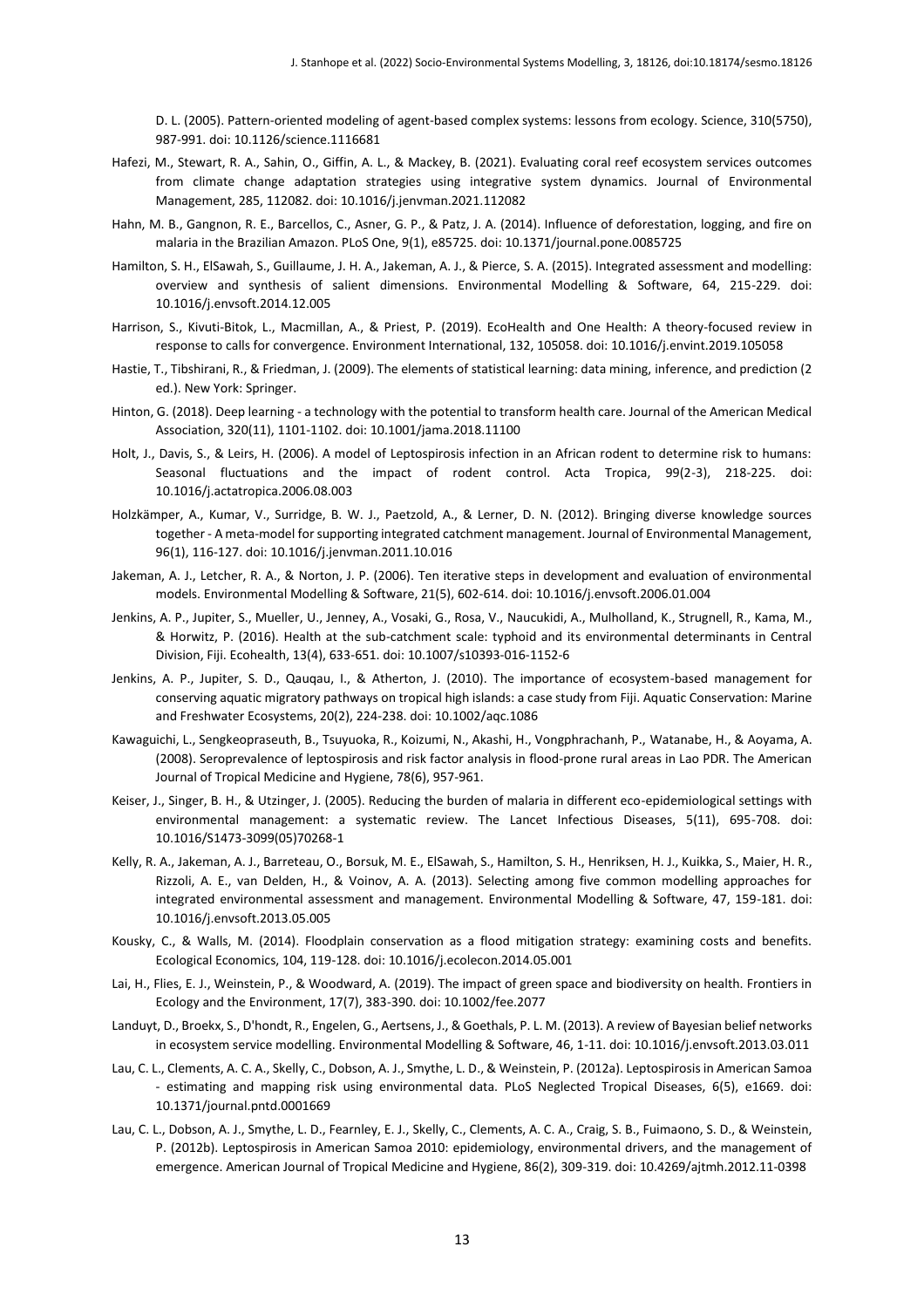- Lau, C., & Jagals, P. (2012). A framework for assessing and predicting the environmental health impact of infectious diseases: a case study of leptospirosis. Reviews on Environmental Health, 27(4), 163-174. doi: 10.1515/reveh-2012-0023
- Lau, C. L., Mayfield, H. J., Lowry, J. H., Watson, C. H., Kama, M., Nilles, E. J., & Smith, C. S. (2017). Unravelling infectious disease eco-epidemiology using Bayesian networks and scenario analysis: a case study of leptospirosis in Fiji. Environmental Modelling & Software, 97, 271-286. doi: 10.1016/j.envsoft.2017.08.004
- Lau, C. L., Smythe, L. D., Craig, S. B., & Weinstein, P. (2010). Climate change, flooding, urbanisation and leptospirosis: fuelling the fire? Transactions of the Royal Society of Tropical Medicine and Hygiene, 104(10), 631-638. doi: 10.1016/j.trstmh.2010.07.002
- Lau, C. L., Watson, C. H., Lowry, J. H., David, M. C., Craig, S. B., Wynwood, S. J., Kama, M., & Nilles, E. J. (2016). Human leptospirosis infection in Fiji: an eco-epidemiological approach to identifying risk factors and environmental drivers for transmission. PLoS Neglected Tropical Diseases, 10(1), e0004405. doi: 10.1371/journal.pntd.0004405
- Li, S., Gilbert, L., Vanwambeke, S. O., Yu, J., Purse, B. V., & Harrison, P. A. (2019). Lyme disease risks in Europe under multiple uncertain drivers of change. Environmental Health Perspectives, 127(6), 67010. doi: 10.1289/EHP4615
- Little, J. C., Hester, E. T., Elsawah, S., Filz, G. M., Sandu, A., Carey, C. C., Iwanaga, T., & Jakeman, A. J. (2019). A tiered, systemof-systems modeling framework for resolving complex socio-environmental policy issues. Environmental Modelling & Software, 112, 82-94. doi: 10.1016/j.envsoft.2018.11.011
- Mai, T., Mushtaq, S., Reardon-Smith, K., Webb, P., Stone, R., Kath, J., & An-Vo, D.-A. (2020). Defining flood risk management strategies: a systems approach. International Journal of Disaster Risk Reduction, 47, 101550. doi: 10.1016/j.ijdrr.2020.101550
- Maier, H. R., Guillaume, J. H. A., van Delden, H., Riddell, G. A., Haasnoot, M., & Kwakkel, J. H. (2016). An uncertain future, deep uncertainty, scenarios, robustness and adaptation: How do they fit together. Environmental Modelling & Software, 81, 154-164. doi: 10.1016/j.envsoft.2016.03.014
- Mata, L., Garrard, G. E., Kutt, A. S., Wintle, B. C., Chee, Y. E., Backstrom, A., Bainbridge, B., Urlus, J., Brown, G. W., Tolsma, A. D., Yen, A. L., New, T. R., & Bekessy, S. A. (2016). Eliciting and integrating expert knowledge to assess the viability of the critically endangered golden sun‐moth *Synemon plana*. Austral Ecology, 42(3), 297-308. doi: 10.1111/aec.12431
- Mayfield, H., Smith, C., Gallagher, M., & Hockings, M. (2017). Use of freely available datasets and machine learning methods in predicting deforestation. Environmental Modelling & Software, 87, 17-28. doi: 10.1016/j.envsoft.2016.10.006
- Mayfield, H. J., Brazill-Boast, J., Gorrod, E., Evans, M. C., Auld, T., Rhodes, J. R., & Maron, M. (2020a). Estimating species response to management using an integrated process: A case study from New South Wales, Australia. Conservation Science and Practice, 2(11), e269. doi: 10.1111/csp2.269
- Mayfield, H. J., Lowry, J. H., Watson, C. H., Kama, M., Nilles, E. J., & Lau, C. L. (2018a). Use of geographically weighted logistic regression to quantify spatial variation in the environmental and sociodemographic drivers of leptospirosis in Fiji: a modelling study. The Lancet Planetary Health, 2(5), e223-e232. doi: 10.1016/S2542-5196(18)30066-4
- Mayfield, H. J., Smith, C., Gallagher, M., & Hockings, M. (2020b). Considerations for selecting a machine learning technique for predicting deforestation. Environmental Modelling & Software, 131, 104741. doi: 10.1016/j.envsoft.2020.104741
- Mayfield, H. J., Smith, C. S., Lowry, J. H., Watson, C. H., Baker, M. G., Kama, M., Nilles, E. J., & Lau, C. L. (2018b). Predictive risk mapping of an environmentally-driven infectious disease using spatial Bayesian networks: A case study of leptospirosis in Fiji. PLoS Neglected Tropical Diseases, 12(10), e0006857. doi: 10.1371/journal.pntd.0006857
- Mussap, G., Zavatarelli, M., & Pinardi, N. (2017). Linking 1D coastal ocean modelling to environmental management: an ensemble approach. Ocean Dynamics, 67, 1627-1644. doi: 10.1007/s10236-017-1106-8
- Naing, C., Reid, S. A., Aye, S. N., Htet, N. H., & Ambu, S. (2019). Risk factors for human leptospirosis following flooding: a meta-analysis of observational studies. PLoS One, 14(5), e0217643. doi: 10.1371/journal.pone.0217643
- Nielsen, C. B., Larsen, P. G., Fitzgerald, J., Woodcock, J., & Peleska, J. (2015). Systems of systems engineering: basic concepts, model-based techniques, and research directions. ACM Computing Surveys, 48(18), 1-41. doi: 10.1145/2794381
- Nilsson, C., Riis, T., Sarneel, J. M., & Svavarsdóttir, K. (2018). Ecological restoration as a means of managing inland flood hazards. BioScience, 68(2), 89-99. doi: 10.1093/biosci/bix148
- Nwafor-Okoli, C., Kularatne, S., Gamage, C., Rajapaske, R., Obayashi, Y., & Tamashiro, H. (2010). Knowledge of leptospirosis among community-based rural residents in Kandy, Sri Lanka: implications for intervention. International Journal of Infectious Diseases, 14(Suppl 1), E390. doi: 10.1016/j.ijid.2010.02.488
- Paquette, J., & Lowry, J. (2012). Flood hazard modelling and risk assessment in the Nadi River Basin, Fiji, using GIS and MCDA. The South Pacific Journal of Natural and Applied Sciences, 30, 33-43.
- Pienkowski, T., Dickens, B. L., Sun, H., & Carrasco, L. R. (2017). Empirical evidence of the public health benefits of tropical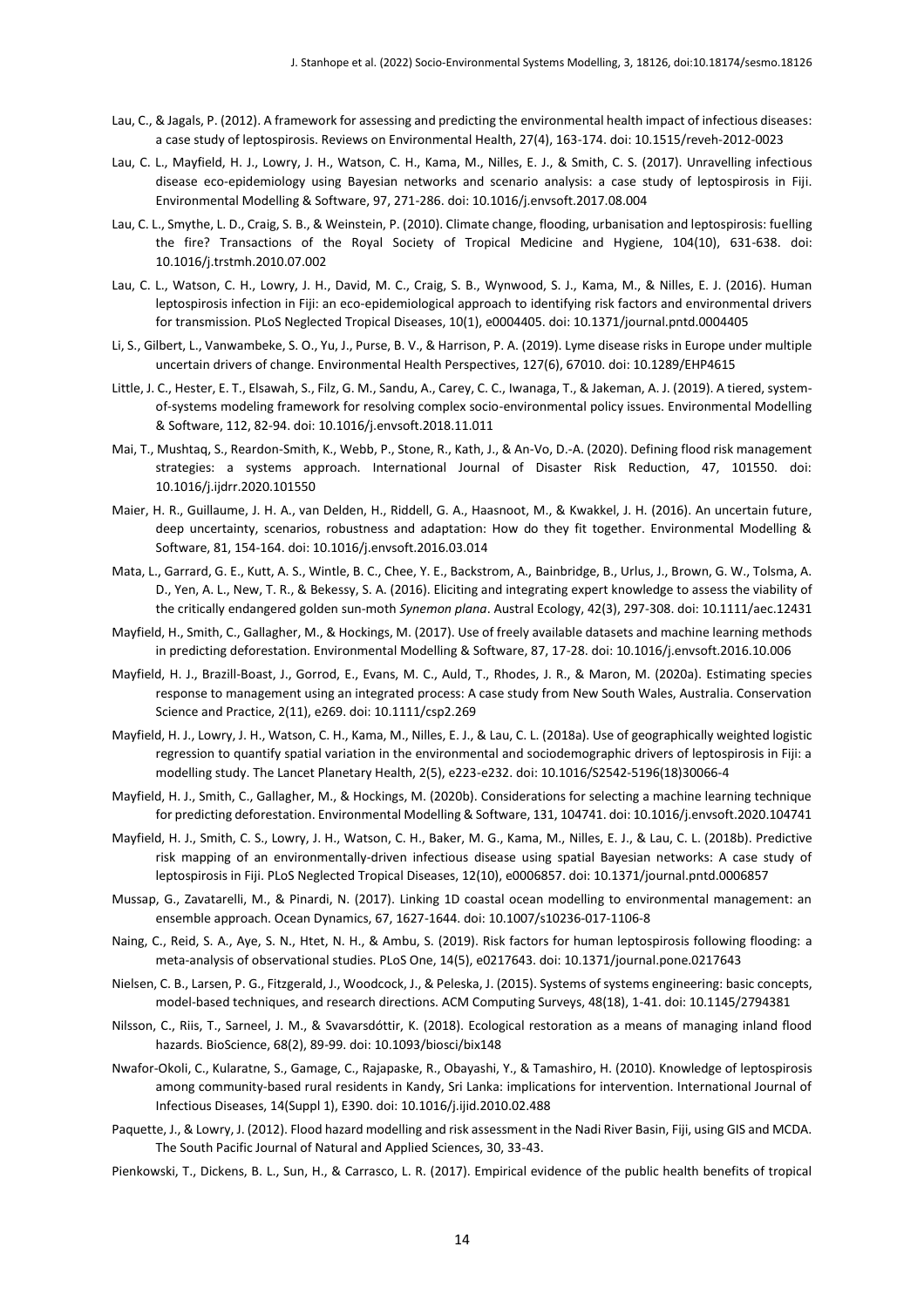forest conservation in Cambodia: a generalised linear mixed-effects model analysis. The Lancet Planetary Health, 1(5), e180-e187. doi: 10.1016/S2542-5196(17)30081-5

- Rehman, J., Sohaib, O., Asif, M. & Pradhan, B. (2019) Applying systems thinking to flood disaster management for a sustainable development. International Journal of Disaster Risk Reduction. 36, 101101. doi: 10.1016/j.ijdrr.2019.101101
- Rutter, H., Savona, N., Glonti, K., Bibby, J., Cummins, S., Finegood, D. T., Greaves, F., Harper, L., Hawe, P., Moore, L., Petticrew, M., Rehfuess, E., Shiell, A., Thomas, J., & White, M. (2017). The need for a complex systems model of evidence for public health. The Lancet, 390(10112), 2602-2604. doi: 10.1016/S0140-6736(17)31267-9
- Rydzanicz, K., Lonc, E., & Becker, N. (2009). Current procedures of the integrated urban vector-mosquito control as an example in Cotonou (Benin, West Africa) and Wrocław area (Poland). Wiadomości parazytologiczne, 55(4), 335-340.
- Ryu, S., Lau, C., & Chun, B. (2017). The impact of livestock manure control policy on human leptospirosis in Republic of Korea using interrupted time series analysis. Epidemiology and Infection, 147(7), 1320-1325. doi: 10.1017/S0950268817000218
- Sahin, O. & Mohamed, S. (2013). A spatial temporal decision framework for adaptation to sea level rise. Environmental Modelling & Software, 46, 129-141. doi: 10.1016/j.envsoft.2013.03.004
- Sahin, O., Stewart, R. A., Faivre, G., Ware, D., Tomlinson, R., & Mackey, B. (2019). Spatial Bayesian Network for predicting sea level rise induced coastal erosion in a small Pacific Island. Journal of Environmental Management, 238, 341-351. doi: 10.1016/j.jenvman.2019.03.008
- Sarkar, U., Nascimento, S. F., Barbosa, R., Martins, R., Nuevo, H., Kalofonos, I., Grunstein, I., Flannery, B., Dias, J., Riley, L. W., Reis, M. G., & Ko, A. I. (2002). Population-based case-control investigation of risk factors for leptospirosis during an urban epidemic. The American Journal of Tropical Medicine and Hygiene, 66(5), 605-610. doi: 10.4269/ajtmh.2002.66.605
- Schneider, M. C., Velasco-Hernandez, J., Min, K., Leonel, D. G., Baca-Carrasco, D., Gompper, M. E., Hartskeerl, R., & Munoz-Zanzi, C. (2017). The use of chemoprophylaxis after floods to reduce the occurrence and impact of leptospirosis outbreaks. International Journal of Environmental Research and Public Health, 14(6), 594. doi: 10.3390/ijerph14060594
- Scoones, I., Jones, K., Lo Iacono, G., Redding, D. W., Wilkinson, A., & Wood, J. L. N. (2017). Integrative modelling for One Health: pattern, process and participation. Philosophical Transactions of the Royal Society B, 372(1725), 20160164. doi: 10.1098/rstb.2016.0164
- Shelton, M. & Dalzell, S. (2007). Production, economic and environmental benefits of leucaena pastures. Tropical Grasslands, 41(3), 174-190.
- Stanhope, J., Breed, M., & Weinstein, P. (2020). Exposures to greenspaces could reduce the high global burden of pain. Environmental Research, 187, 109641. doi: 10.1016/j.envres.2020.109641
- Stephen, C., & Karesch, W. B. (2014). Is One Health delivering results? Introduction. Revue scientifique et technique, 33(2), 375-392. doi: 10.20506/rst.33.2.2301
- Sterman, J. D. (2000) Business dynamics: systems thinking and modeling for a complex world. Boston: Irwin McGraw-Hill.
- Sterman, J. D. (2002). All models are wrong: reflections on becoming a systems scientist. System Dynamics Review, 18(4), 501-531. doi: 10.1002/sdr.261
- Sturrock, H. J. W., Pullan, R. L., Kihara, J. H., Mwandawiro, C., & Brooker, S. J. (2013). The use of bivariate spatial modeling of questionnaire and parasitology data to predict the distribution of Schistosoma haematobium in coastal Kenya. PLoS Neglected Tropical Diseases, 7(1), e2016. doi: 10.1371/journal.pntd.0002016
- Suwanpakdee, S., Kaewkungwal, J., White, L. J., Asensio, N., Ratanakom, P., Singhasivanon, P., Day, N. P. J., & Pan-Ngum, W. (2015). Spatio-temporal patterns of leptospirosis in Thailand: is flooding a risk factor? Epidemiology & Infection, 143(10), 2106-2115. doi: 10.1017/S0950268815000205
- Tallis, H., Kareiva, P., Marvier, M., & Chang, A. (2008). An ecosystem services framework to support both practical conservation and economic development. Proceedings of the National Academy of Sciences of the United States of America, 105(28), 9457-9464. doi: 10.1073/pnas.0705797105
- Tantipisanuh, N., Gale, G. A., & Pollino, C. Bayesian networks for habitat suitability modeling: a potential tool for conservation planning with scarce resources. Ecological Applications, 24(7), 1705-1718. doi: 10.1890/13-1882.1
- Togami, E., Kama, M., Goarant, C., Craig, S. B., Lau, C., Ritter, J. M., Imrie, A., Ko, A. I., & Nilles, E. J. (2018). A large leptospirosis outbreak following successive severe floods in Fiji, 2012. The American Journal of Tropical Medicine and Hygiene, 99(4), 849-851. doi: 10.4269/ajtmh.18-0335
- Uusitalo, L. (2007). Advantages and challenges of Bayesian networks in environmental modelling. Ecological Modelling,